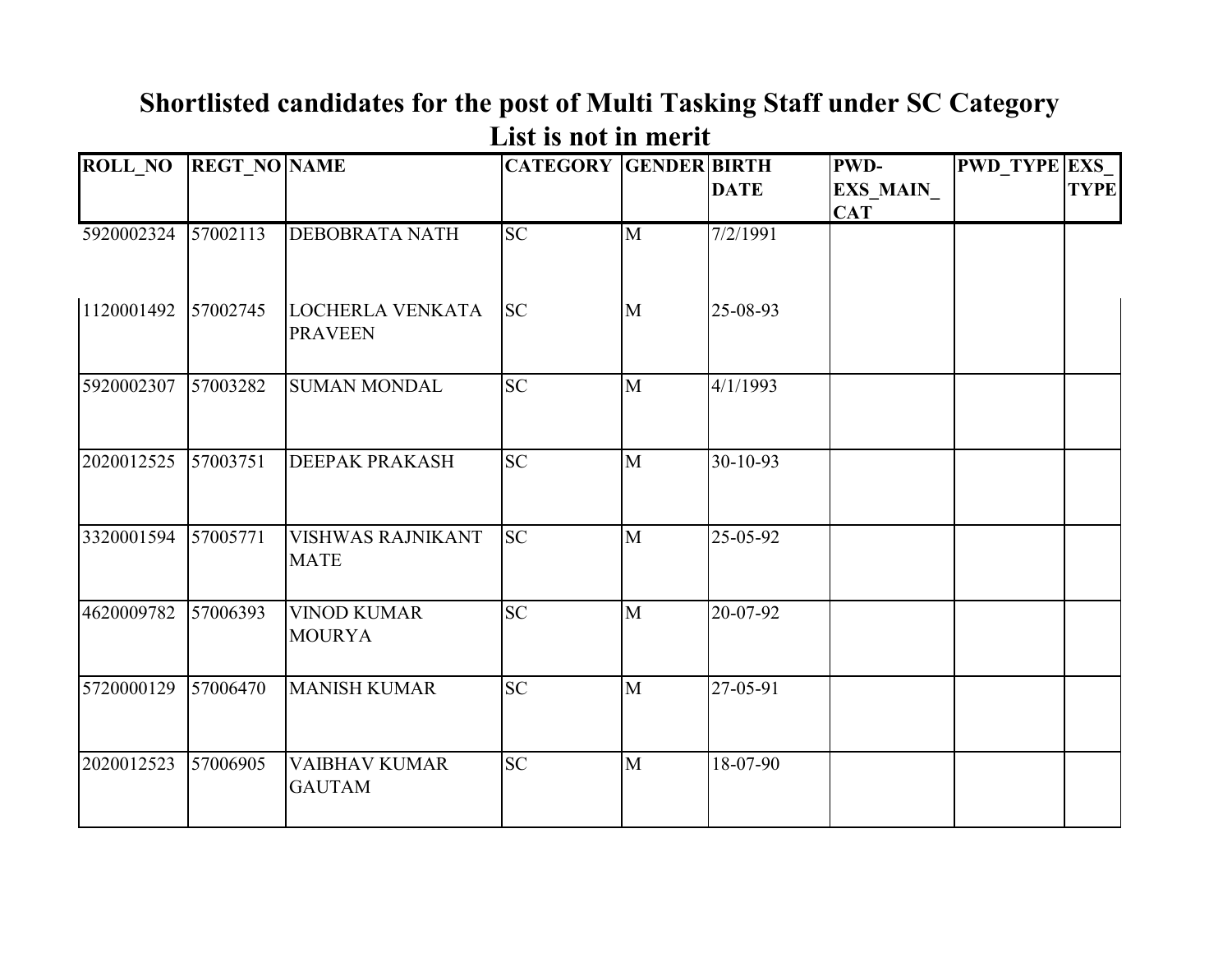| <b>ROLL NO</b> | <b>REGT_NO NAME</b> |                                           | <b>CATEGORY GENDER BIRTH</b> |                |                | PWD-                           | <b>PWD TYPE EXS</b> |             |
|----------------|---------------------|-------------------------------------------|------------------------------|----------------|----------------|--------------------------------|---------------------|-------------|
|                |                     |                                           |                              |                | <b>DATE</b>    | <b>EXS_MAIN_</b><br><b>CAT</b> |                     | <b>TYPE</b> |
| 2020006074     | 57008460            | <b>KANCHAN</b>                            | <b>SC</b>                    | $\mathbf{F}$   | 15-02-94       |                                |                     |             |
| 3620001123     | 57009678            | <b>PANDIT JIVAN</b><br><b>DNYANESHWAR</b> | <b>SC</b>                    | $\mathbf{M}$   | 2/10/1994      |                                |                     |             |
| 2020007531     | 57013927            | <b>MANISH SINGH</b>                       | <b>SC</b>                    | $\mathbf{M}$   | 11/12/1995     |                                |                     |             |
| 5920003303     | 57022399            | <b>SUDESH BARAL</b>                       | <b>SC</b>                    | $\mathbf{M}$   | 20-01-94       |                                |                     |             |
| 2020000735     | 57023361            | POOJA RANI                                | <b>SC</b>                    | $\overline{F}$ | 10/12/1992     |                                |                     |             |
| 5720000469     | 57024980            | <b>ROHIT</b>                              | $\overline{SC}$              | $\mathbf{M}$   | 9/11/1990      |                                |                     |             |
| 4720000096     | 57027910            | <b>DEVENDRA DANGI</b>                     | <b>SC</b>                    | $\overline{M}$ | 1/10/1993      |                                |                     |             |
| 3120000122     | 57030026            | <b>PRADEEP KN</b>                         | $\overline{SC}$              | $\mathbf{M}$   | 10/5/1993      |                                |                     |             |
| 5920002773     | 57030619            | <b>SANJANA MANDAL</b>                     | <b>SC</b>                    | ${\bf F}$      | $21 - 11 - 94$ |                                |                     |             |
|                |                     |                                           |                              |                |                |                                |                     |             |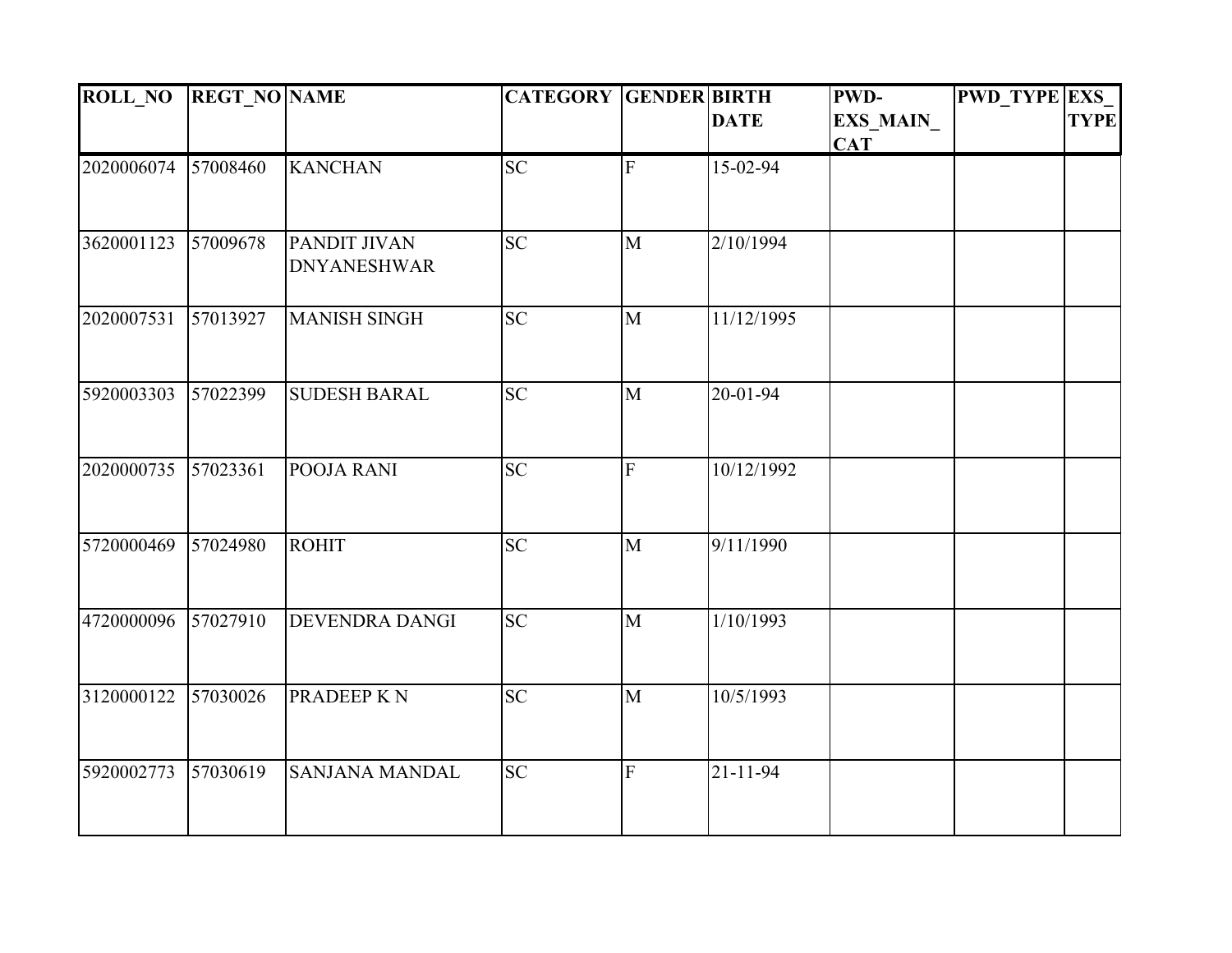| <b>ROLL_NO</b> | <b>REGT_NO NAME</b> |                       | <b>CATEGORY GENDER BIRTH</b> |                |             | <b>PWD-</b> | <b>PWD_TYPE EXS</b> |             |
|----------------|---------------------|-----------------------|------------------------------|----------------|-------------|-------------|---------------------|-------------|
|                |                     |                       |                              |                | <b>DATE</b> | EXS_MAIN_   |                     | <b>TYPE</b> |
|                |                     |                       |                              |                |             | <b>CAT</b>  |                     |             |
| 5920000682     | 57038037            | <b>SUNANDA BISWAS</b> | <b>SC</b>                    | $\mathbf F$    | 14-09-96    |             |                     |             |
|                |                     |                       |                              |                |             |             |                     |             |
| 5920001602     | 57044471            | <b>SUMAN MONDAL</b>   | <b>SC</b>                    | M              | 16-04-95    |             |                     |             |
| 1120000851     | 57046359            | PATURI ANIL KUMAR     | <b>SC</b>                    | $\overline{M}$ | 30-08-90    |             |                     |             |
|                |                     |                       |                              |                |             |             |                     |             |
| 5920003381     | 57049712            | <b>BATTULA RAVI</b>   | $\overline{SC}$              | $\mathbf{M}$   | 16-09-96    |             |                     |             |
|                | 57050583            | <b>RAYADAS</b>        | <b>SC</b>                    | $\mathbf{F}$   |             |             |                     |             |
| 5920003492     |                     |                       |                              |                | 10/10/1992  |             |                     |             |
| 2020014040     | 57053705            | YASHISH KUMAR         | <b>SC</b>                    | $\mathbf{M}$   | 30-06-96    |             |                     |             |
|                |                     |                       |                              |                |             |             |                     |             |
| 5020001376     | 57057394            | <b>AKANKSHA</b>       | <b>SC</b>                    | F              | 8/3/1992    |             |                     |             |
| 4620003361     | 57057565            | <b>SONU BAIRWA</b>    | $\overline{SC}$              | $\mathbf{M}$   | 20-02-96    |             |                     |             |
|                |                     |                       |                              |                |             |             |                     |             |
| 2620000276     | 57061988            | <b>RAVINDER</b>       | <b>SC</b>                    | M              | 28-02-96    |             |                     |             |
|                |                     |                       |                              |                |             |             |                     |             |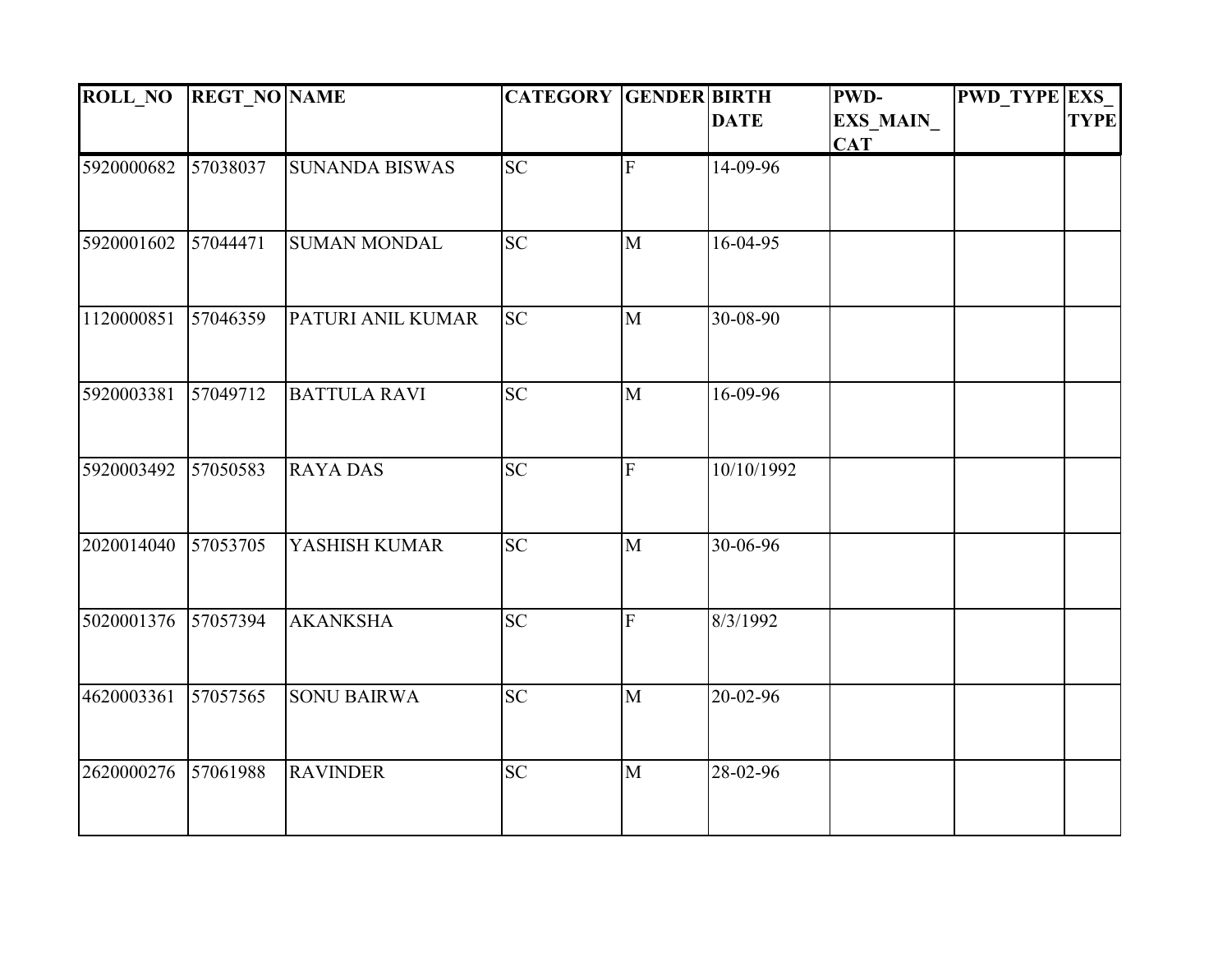| <b>ROLL NO</b> | <b>REGT NO NAME</b> |                         | <b>CATEGORY GENDER BIRTH</b> |                |                | PWD-             | <b>PWD_TYPE EXS</b> |             |
|----------------|---------------------|-------------------------|------------------------------|----------------|----------------|------------------|---------------------|-------------|
|                |                     |                         |                              |                | <b>DATE</b>    | <b>EXS_MAIN_</b> |                     | <b>TYPE</b> |
|                |                     |                         |                              |                |                | <b>CAT</b>       |                     |             |
| 1420002357     | 57066196            | <b>SUNNY KUMAR</b>      | <b>SC</b>                    | $\mathbf{M}$   | $13 - 10 - 95$ |                  |                     |             |
|                |                     |                         |                              |                |                |                  |                     |             |
| 2020006546     | 57070676            | <b>AARTI KUMARI</b>     | <b>SC</b>                    | $\overline{F}$ | 8/10/1994      |                  |                     |             |
| 4120000138     | 57071711            | <b>ARUN KUMAR</b>       | <b>SC</b>                    | $\mathbf{M}$   | 17-02-94       |                  |                     |             |
|                |                     | <b>RAJHANS</b>          |                              |                |                |                  |                     |             |
| 3320002158     | 57071928            | <b>SANKET GAUTAM</b>    | <b>SC</b>                    | $\mathbf{M}$   | 9/6/1996       |                  |                     |             |
|                |                     | <b>GANVIR</b>           |                              |                |                |                  |                     |             |
| 5020000046     | 57072503            | <b>JANGA NAVYA</b>      | <b>SC</b>                    | $\overline{F}$ | 9/8/1996       |                  |                     |             |
| 2820000320     | 57075621            | RAHUL BHARATI           | <b>SC</b>                    | $\mathbf{M}$   | $25 - 11 - 95$ |                  |                     |             |
|                |                     |                         |                              |                |                |                  |                     |             |
| 4520000776     | 57078394            | <b>INDERPREET SINGH</b> | <b>SC</b>                    | $\mathbf{M}$   | 31-08-92       |                  |                     |             |
|                |                     |                         |                              |                |                |                  |                     |             |
| 4320000510     | 57079315            | <b>MANOJ KUMAR</b>      | $\overline{SC}$              | $\mathbf{M}$   | 5/5/1993       |                  |                     |             |
|                |                     |                         |                              |                |                |                  |                     |             |
| 1120000863     | 57081727            | POTHULAMUDI SATYA SC    |                              | M              | 12/3/1991      |                  |                     |             |
|                |                     | PRAVEEN KUMA            |                              |                |                |                  |                     |             |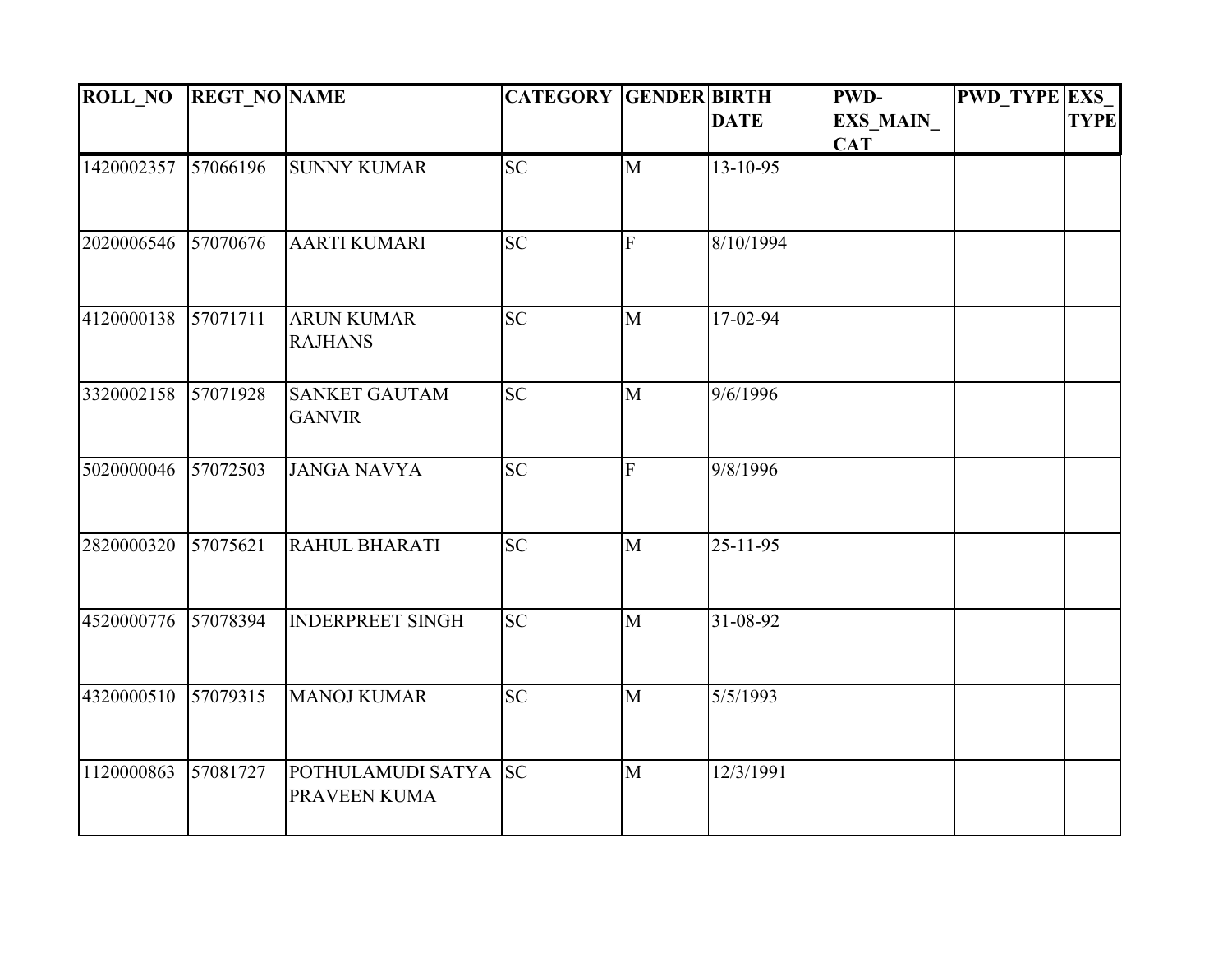| <b>ROLL NO</b> | <b>REGT_NO NAME</b> |                          | <b>CATEGORY GENDER BIRTH</b> |                |                | <b>PWD-</b>             | <b>PWD TYPE EXS</b> |             |
|----------------|---------------------|--------------------------|------------------------------|----------------|----------------|-------------------------|---------------------|-------------|
|                |                     |                          |                              |                | <b>DATE</b>    | EXS_MAIN_<br><b>CAT</b> |                     | <b>TYPE</b> |
| 5920000456     | 57082602            | <b>TAMAL NASKAR</b>      | <b>SC</b>                    | $\mathbf{M}$   | $25 - 11 - 95$ |                         |                     |             |
| 2820000213     | 57088678            | <b>SANDEEP KUMAR</b>     | <b>SC</b>                    | $\mathbf{M}$   | 7/2/1992       |                         |                     |             |
| 5920000732     | 57088690            | <b>ANINDYA TALUKDAR</b>  | <b>SC</b>                    | $\mathbf{M}$   | 13-01-92       |                         |                     |             |
| 2020000780     | 57098846            | <b>SWATI KUMAR</b>       | <b>SC</b>                    | $\overline{F}$ | 9/7/1991       |                         |                     |             |
| 3320001722     | 57098939            | <b>ASHUTOSH RAJ KORI</b> | <b>SC</b>                    | $\mathbf{M}$   | 5/9/1993       |                         |                     |             |
| 2020009354     | 57102312            | <b>RAHUL ANAND</b>       | $\overline{SC}$              | $\overline{M}$ | 1/8/1995       |                         |                     |             |
| 2020006178     | 57102635            | SHEETAL SHABANA          | <b>SC</b>                    | $\overline{F}$ | 7/10/1994      |                         |                     |             |
| 2020010349     | 57105151            | <b>HARISH KUMAR</b>      | $\overline{SC}$              | $\mathbf{M}$   | 25-09-89       |                         |                     |             |
| 2020009805     | 57105740            | <b>SUBHASH</b>           | <b>SC</b>                    | M              | 15-04-95       |                         |                     |             |
|                |                     |                          |                              |                |                |                         |                     |             |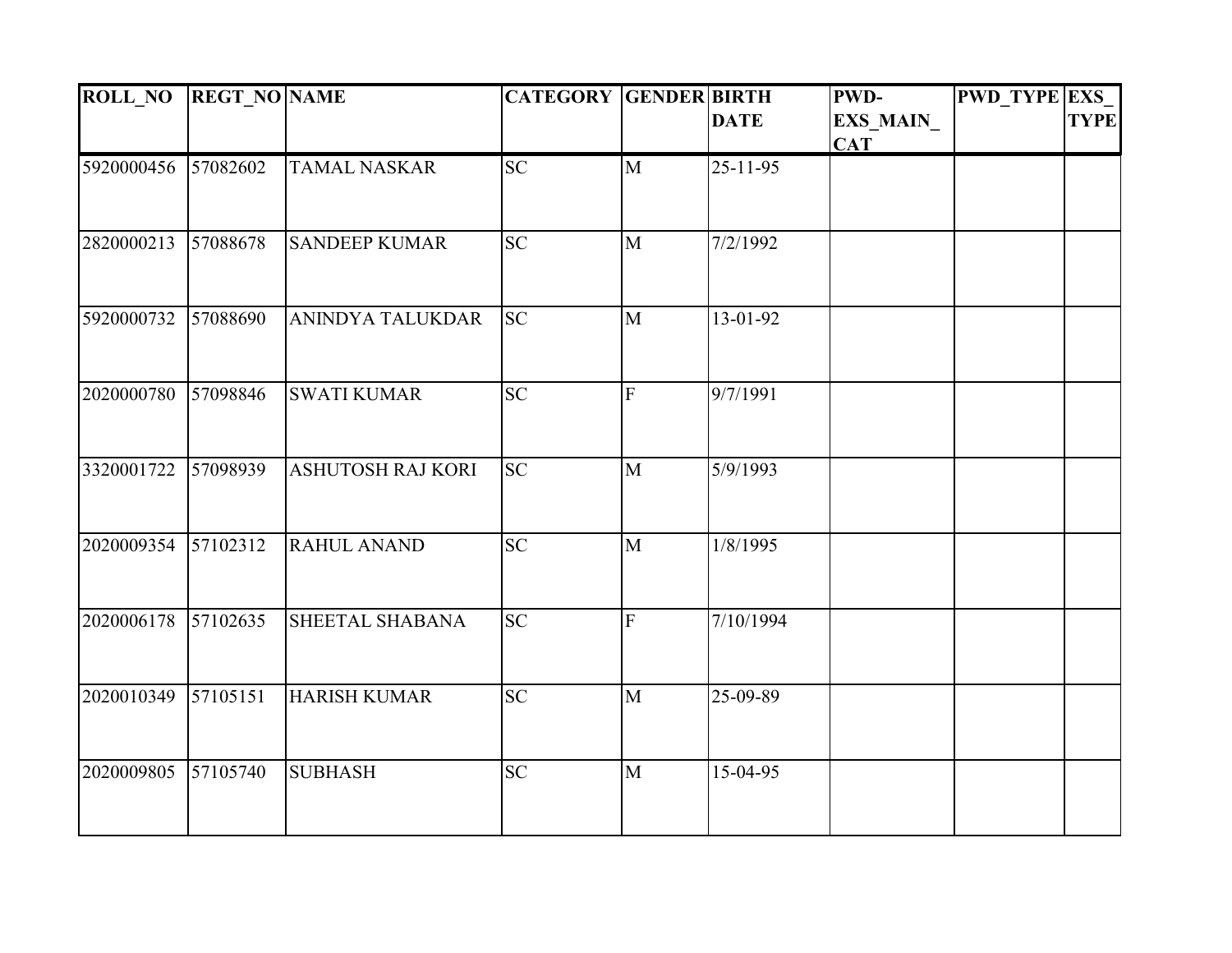| <b>ROLL_NO</b> | <b>REGT_NO NAME</b> |                                        | <b>CATEGORY GENDER BIRTH</b> |                |             | PWD-       | <b>PWD_TYPE EXS_</b> |             |
|----------------|---------------------|----------------------------------------|------------------------------|----------------|-------------|------------|----------------------|-------------|
|                |                     |                                        |                              |                | <b>DATE</b> | EXS_MAIN_  |                      | <b>TYPE</b> |
|                |                     |                                        |                              |                |             | <b>CAT</b> |                      |             |
| 1420002561     | 57107463            | <b>ABHISHEK KUMAR</b><br><b>ASHISH</b> | <b>SC</b>                    | $\mathbf{M}$   | 23-08-97    |            |                      |             |
|                |                     |                                        |                              |                |             |            |                      |             |
| 1720000509     | 57109949            | <b>VARUN KUMAR</b><br><b>GOYAL</b>     | <b>SC</b>                    | $\mathbf{M}$   | 31-08-94    |            |                      |             |
| 5620001296     | 57109988            | <b>NAMAN KANOUJIA</b>                  | <b>SC</b>                    | $\mathbf{M}$   | 9/10/1995   |            |                      |             |
| 2520000105     | 57112173            | <b>CHIRAG</b>                          | <b>SC</b>                    | $\mathbf{M}$   | $16-10-97$  |            |                      |             |
|                |                     |                                        |                              |                |             |            |                      |             |
| 2020010470     | 57112470            | <b>ASTITV ANAND</b>                    | <b>SC</b>                    | $\mathbf{M}$   | 1/6/1996    |            |                      |             |
| 5820001070     | 57115997            | <b>SAGAR KANOJIA</b>                   | <b>SC</b>                    | $\mathbf{M}$   | 15-03-94    |            |                      |             |
|                |                     |                                        |                              |                |             |            |                      |             |
| 5220001899     | 57117710            | <b>SAPNA VERMA</b>                     | <b>SC</b>                    | $\overline{F}$ | 11/5/1996   |            |                      |             |
| 2020014839     | 57121299            | <b>TARUN KUMAR</b>                     | $\overline{SC}$              | $\mathbf{M}$   | 20-12-94    |            |                      |             |
|                |                     |                                        |                              |                |             |            |                      |             |
| 5620002448     | 57128292            | <b>NITIN KUMAR</b>                     | <b>SC</b>                    | M              | 27-07-00    |            |                      |             |
|                |                     |                                        |                              |                |             |            |                      |             |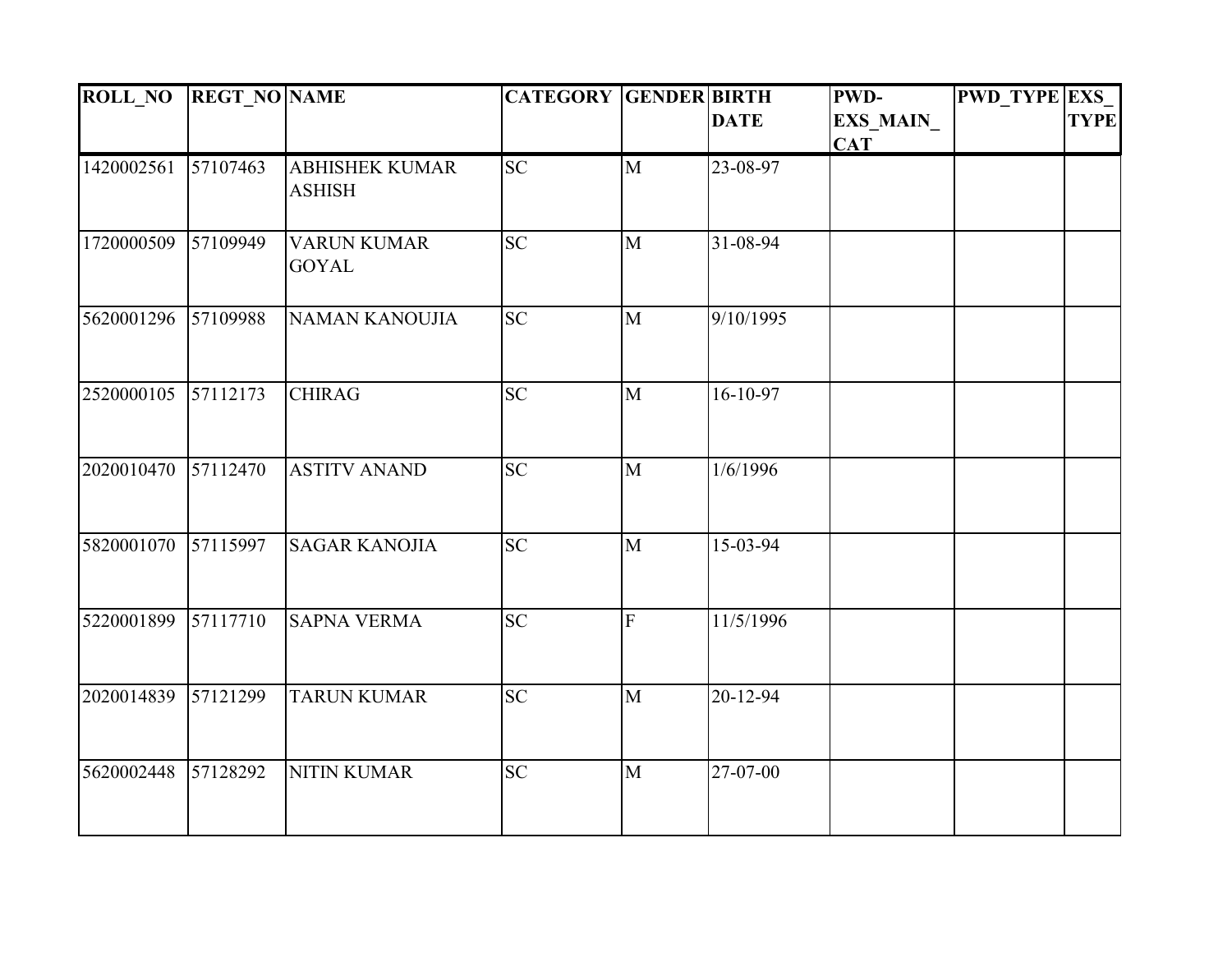| <b>ROLL NO</b> | <b>REGT_NO NAME</b> |                                        | <b>CATEGORY GENDER BIRTH</b> |                |                | <b>PWD-</b>             | <b>PWD TYPE EXS</b> |             |
|----------------|---------------------|----------------------------------------|------------------------------|----------------|----------------|-------------------------|---------------------|-------------|
|                |                     |                                        |                              |                | <b>DATE</b>    | EXS_MAIN_<br><b>CAT</b> |                     | <b>TYPE</b> |
| 1120000562     | 57128598            | <b>CHINTAGUNTA SAI</b><br><b>KUMAR</b> | <b>SC</b>                    | $\mathbf{M}$   | 11/6/1994      |                         |                     |             |
| 1620000218     | 57134539            | <b>ANSHUL PAL</b>                      | <b>SC</b>                    | $\mathbf{M}$   | $21 - 11 - 96$ |                         |                     |             |
| 5920000395     | 57139070            | <b>SATYAJIT MALLICK</b>                | <b>SC</b>                    | $\mathbf{M}$   | 6/6/1995       |                         |                     |             |
| 5020001762     | 57144161            | <b>KOMPELLY SRINIVAS</b>               | <b>SC</b>                    | $\mathbf{M}$   | $16-01-92$     |                         |                     |             |
| 2020004316     | 57151298            | <b>KAPIL KUMAR</b>                     | <b>SC</b>                    | M              | 3/7/1992       |                         |                     |             |
| 2020004993     | 57153825            | <b>DHEERAJ</b>                         | <b>SC</b>                    | $\mathbf{M}$   | $13 - 11 - 96$ |                         |                     |             |
| 2020008918     | 57157040            | <b>MOHIT</b>                           | <b>SC</b>                    | $\mathbf{M}$   | 29-05-93       |                         |                     |             |
| 1120000748     | 57164844            | <b>GOSALA PADMA RAO</b>                | $\overline{SC}$              | $\overline{M}$ | 10/6/1993      |                         |                     |             |
| 2020010147     | 57165686            | VEDPRAKASH MANJHI                      | <b>SC</b>                    | M              | $31 - 12 - 90$ |                         |                     |             |
|                |                     |                                        |                              |                |                |                         |                     |             |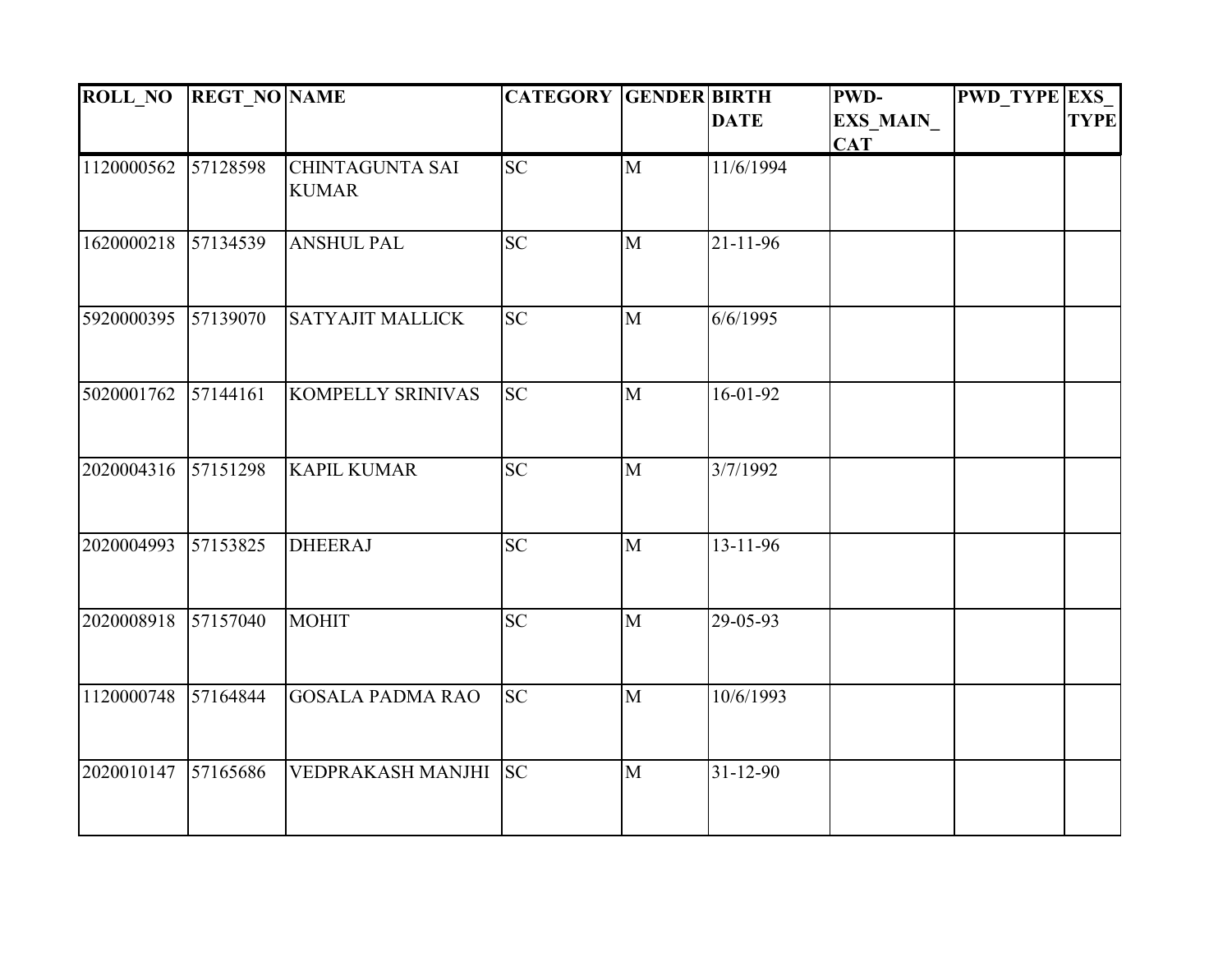| <b>ROLL_NO</b> | <b>REGT_NO NAME</b> |                          | <b>CATEGORY GENDER BIRTH</b> |                |             | <b>PWD-</b> | <b>PWD TYPE EXS</b> |             |
|----------------|---------------------|--------------------------|------------------------------|----------------|-------------|-------------|---------------------|-------------|
|                |                     |                          |                              |                | <b>DATE</b> | EXS_MAIN_   |                     | <b>TYPE</b> |
| 1620000014     | 57177716            | <b>HARMANDIP SINGH</b>   | <b>SC</b>                    | $\mathbf{M}$   | 1/8/1993    | <b>CAT</b>  |                     |             |
|                |                     |                          |                              |                |             |             |                     |             |
|                |                     |                          |                              |                |             |             |                     |             |
| 2020009456     | 57178266            | <b>PAWAN KUMAR</b>       | <b>SC</b>                    | M              | 5/11/1991   |             |                     |             |
|                |                     |                          |                              |                |             |             |                     |             |
|                |                     |                          |                              |                |             |             |                     |             |
| 2020008873     | 57183390            | <b>RAJNIKANT KUMAR</b>   | <b>SC</b>                    | $\mathbf{M}$   | 3/3/1997    |             |                     |             |
|                |                     |                          |                              |                |             |             |                     |             |
| 2020011227     | 57186966            | <b>NIRDOSH</b>           | <b>SC</b>                    | $\mathbf{M}$   | 12/2/1995   |             | VI                  |             |
|                |                     |                          |                              |                |             |             |                     |             |
|                |                     |                          |                              |                |             |             |                     |             |
| 1420002058     | 57195475            | <b>SUNNY KUMAR</b>       | <b>SC</b>                    | $\mathbf{M}$   | 19-08-92    |             |                     |             |
|                |                     |                          |                              |                |             |             |                     |             |
| 2020005404     | 57198168            | <b>VIKAS KUMAR</b>       | <b>SC</b>                    | $\mathbf{M}$   | 1/11/1990   |             |                     |             |
|                |                     |                          |                              |                |             |             |                     |             |
| 3520000773     | 57203458            | MRUNAL ASHOK UKEY SC     |                              | $\overline{F}$ | 18-09-91    |             |                     |             |
|                |                     |                          |                              |                |             |             |                     |             |
|                |                     |                          |                              |                |             |             |                     |             |
| 5920001859     | 57206836            | DINABANDHU JODDER SC     |                              | $\mathbf{M}$   | 31-05-97    |             |                     |             |
|                |                     |                          |                              |                |             |             |                     |             |
| 5920001433     | 57211215            | <b>SAUMYA SISURANJAN</b> | <b>SC</b>                    | M              | 9/3/1994    |             |                     |             |
|                |                     | <b>DAS</b>               |                              |                |             |             |                     |             |
|                |                     |                          |                              |                |             |             |                     |             |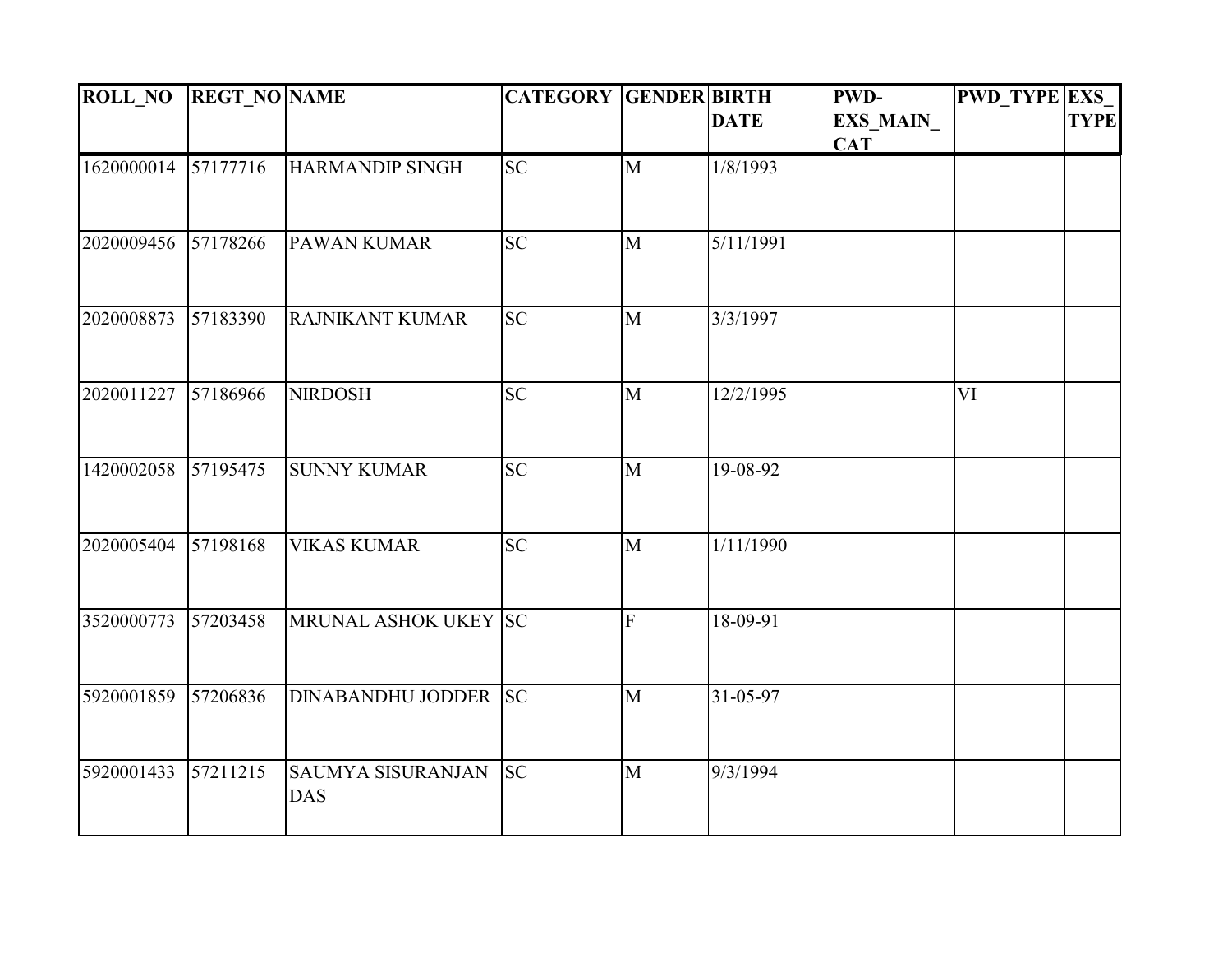| <b>ROLL NO REGT NO NAME</b> |                     | <b>CATEGORY GENDER BIRTH</b> |   | <b>DATE</b> | <b>PWD-</b><br><b>EXS MAIN</b> | <b>PWD TYPE EXS</b> | <b>TYPE</b> |
|-----------------------------|---------------------|------------------------------|---|-------------|--------------------------------|---------------------|-------------|
| 5920001658 57212302         | <b>ARNAB SARKAR</b> | <b>SC</b>                    | M | 3/6/1993    |                                |                     |             |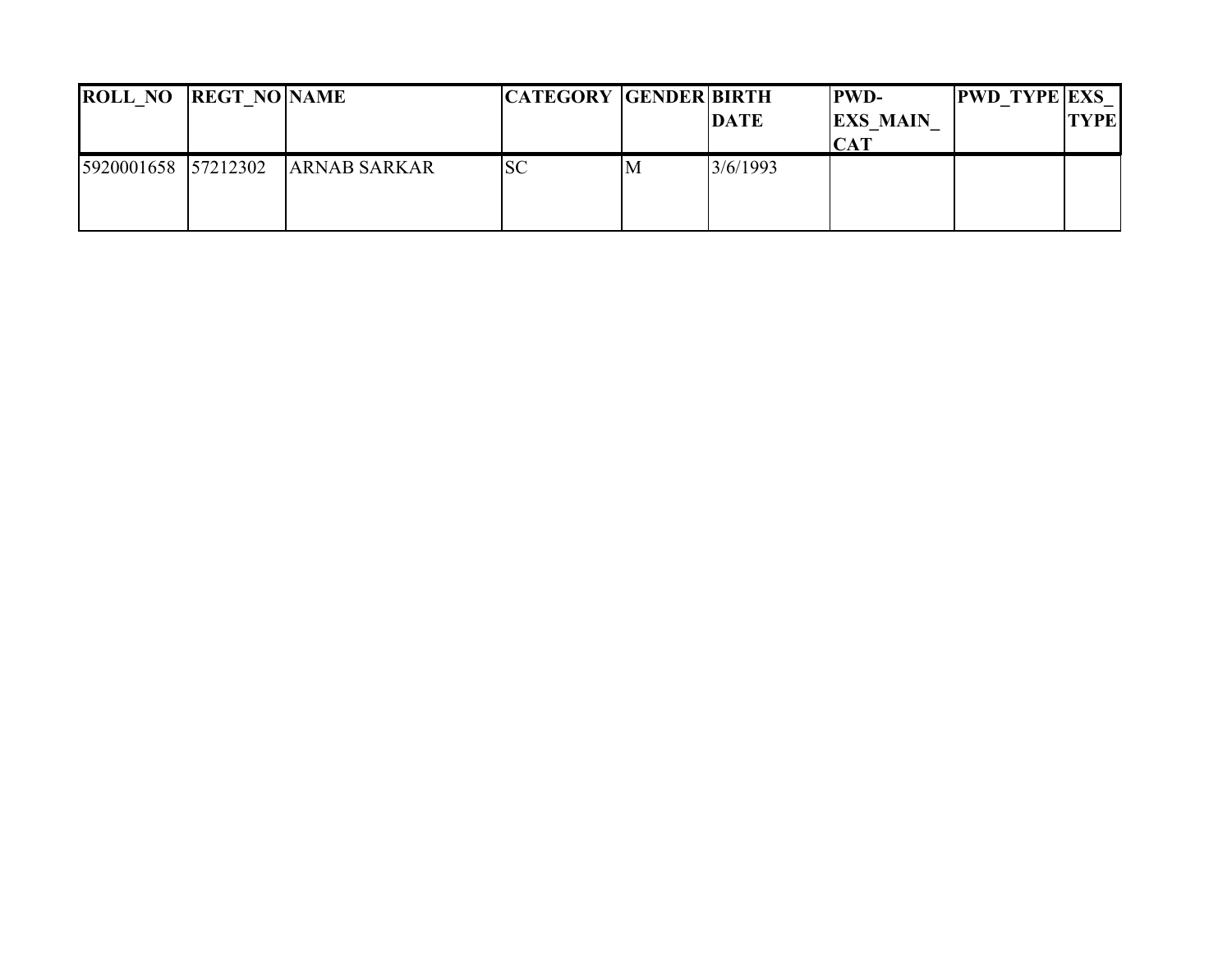| <b>ROLL NO</b> | <b>REGT NO NAME</b> |                                       |           |   | <b>CATEGORY GENDER BIRTH DATE PWD-</b> |                             | <b>PWD T</b> | <b>EXS TY</b> |
|----------------|---------------------|---------------------------------------|-----------|---|----------------------------------------|-----------------------------|--------------|---------------|
|                |                     |                                       |           |   |                                        | <b>EXS MAIN C YPE</b><br>AT |              | PE            |
| 4620001539     | 57005546            | <b>RAVI SHANKAR</b><br><b>MEENA</b>   | <b>ST</b> | M | 11/2/1993                              |                             |              |               |
| 2020001615     | 57011005            | <b>THANGMINLEN</b><br><b>TOUTHANG</b> | <b>ST</b> | M | 7/9/1989                               |                             |              |               |
| 1420001200     | 57022612            | <b>SAURAV SHARMA</b>                  | <b>ST</b> | M | 24-11-97                               |                             |              |               |
| 2020013211     | 57025681            | <b>AKSHAY KUMAR</b>                   | <b>ST</b> | M | 9/11/1992                              |                             |              |               |
| 2020011230     | 57113097            | <b>DEVENDRA MEENA</b>                 | <b>ST</b> | M | 8/12/2000                              |                             | VI           |               |
| 3020000635     | 57114232            | YOGLAL BARLA                          | <b>ST</b> | M | 13-09-94                               |                             |              |               |
| 5920002556     | 57119287            | <b>BHOLA</b><br><b>VISHWAKARMA</b>    | <b>ST</b> | M | 10/8/1991                              |                             |              |               |
| 4620006267     | 57119349            | <b>SHER SINGH MEENA</b>               | <b>ST</b> | M | 8/5/1992                               |                             |              |               |
| 4620003959     | 57148810            | <b>BALRAM MEENA</b>                   | <b>ST</b> | M | 1/10/1995                              |                             |              |               |
| 5020001414     | 57152710            | <b>JATOTH SHARATH</b>                 | <b>ST</b> | M | $21 - 05 - 97$                         |                             |              |               |
| 2020005049     | 57165511            | <b>VISHAL KUMAR</b>                   | <b>ST</b> | M | $20 - 04 - 95$                         |                             |              |               |
| 5720001464     | 57197929            | <b>VIKASH</b>                         | <b>ST</b> | M | 26-07-96                               |                             |              |               |

#### **Shortlisted candidates for the post of Multi Tasking Staff under ST Category List is not in merit**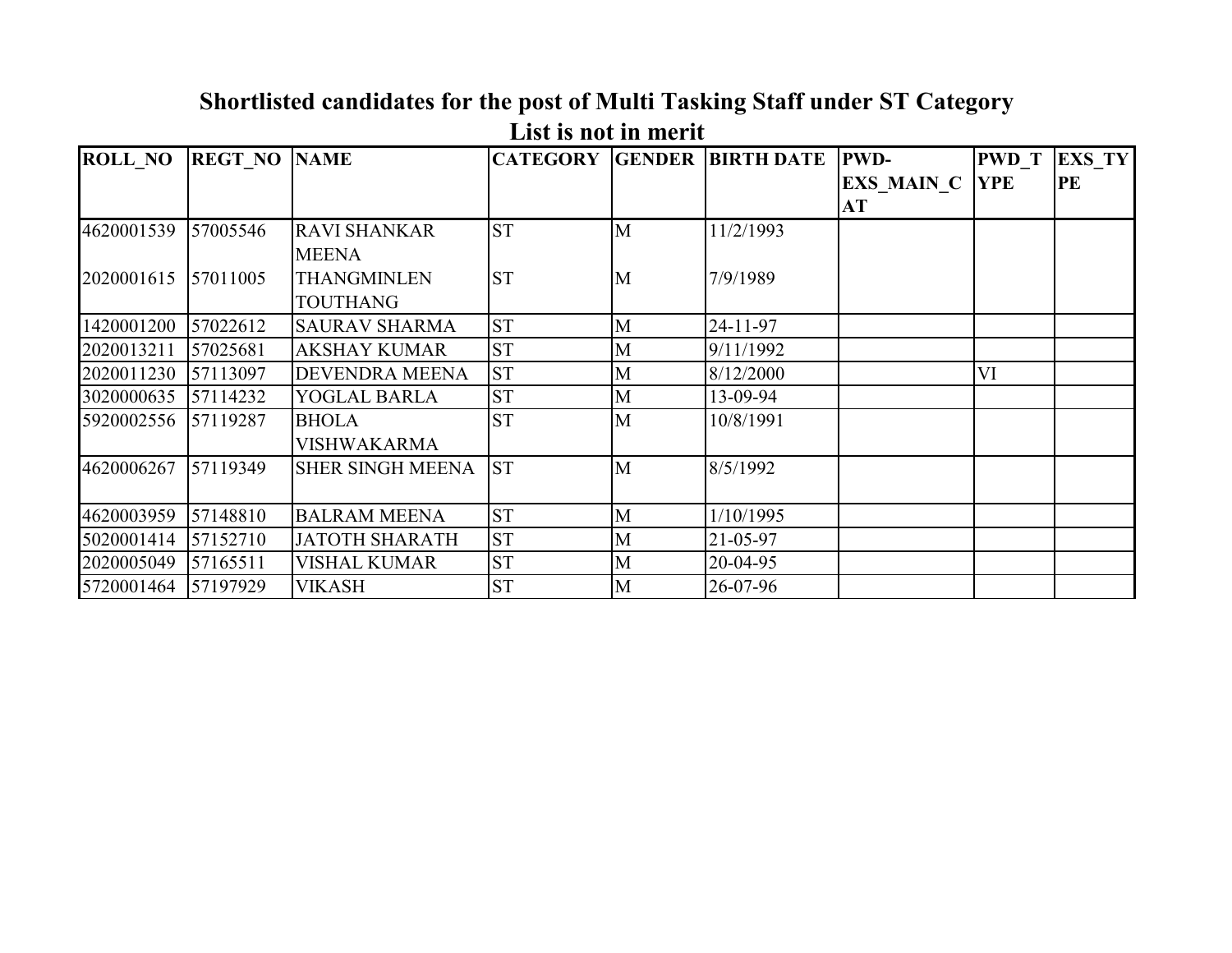| <b>ROLL NO</b> | <b>REGT N NAME</b> |                               |            |                         | <b>CATEG GENDE BIRTH DATE</b> | <b>PWD-</b>     | <b>PWD T</b> | <b>EXS TY</b> |
|----------------|--------------------|-------------------------------|------------|-------------------------|-------------------------------|-----------------|--------------|---------------|
|                | $\mathbf{O}$       |                               | <b>ORY</b> | $\overline{\mathbf{R}}$ |                               | <b>EXS MAIN</b> | <b>YPE</b>   | PE            |
|                |                    |                               |            |                         |                               | <b>CAT</b>      |              |               |
|                |                    |                               |            |                         |                               |                 |              |               |
| 4720000555     |                    | 57000812 NARPAT RAM GEHLOT    | OBC        | M                       | 7/3/1994                      |                 |              |               |
| 5020001197     | 57001447           | <b>JINKA MADHU KESHAVA</b>    | <b>OBC</b> | M                       | 9/6/1993                      |                 | VI           |               |
| 3020000201     | 57007881           | <b>SHILPA KUMARI</b>          | <b>OBC</b> | $\overline{\mathrm{F}}$ | 15-04-94                      |                 |              |               |
| 4720000489     | 57010215           | <b>BHAGA RAM</b>              | <b>OBC</b> | M                       | 6/8/1995                      |                 |              |               |
| 5020001198     | 57023671           | <b>GOPI TIRRI</b>             | <b>OBC</b> | M                       | 27-08-93                      |                 | VI           |               |
| 2020007546     | 57025288           | <b>HONNEY PAL</b>             | <b>OBC</b> | M                       | 26-07-94                      |                 |              |               |
| 3220000343     | 57029305           | N JAYASANKAR                  | <b>OBC</b> | M                       | 12/4/1992                     |                 |              |               |
| 3220000061     | 57029337           | <b>ANANTHLAXMIP</b>           | <b>OBC</b> | $\overline{F}$          | 28-07-94                      |                 |              |               |
| 1420000368     | 57031887           | <b>MANISH KUMAR</b>           | <b>OBC</b> | $\overline{M}$          | 20-06-95                      |                 |              |               |
| 1420002571     | 57041839           | <b>SUSHMA KUMARI</b>          | <b>OBC</b> | $\overline{F}$          | 6/6/1997                      |                 |              |               |
| 5920003642     | 57050087           | <b>BHOLA SINGH YADAV</b>      | <b>OBC</b> | $\overline{M}$          | 1/7/1991                      |                 |              |               |
| 1520000129     | 57053242           | <b>RISHI KUMAR</b>            | <b>OBC</b> | $\overline{M}$          | 12/1/1993                     |                 |              |               |
| 2020002619     | 57054065           | <b>KARTIK RAI</b>             | <b>OBC</b> | M                       | 18-08-92                      |                 |              |               |
| 3020000080     | 57062149           | <b>KUMAR SHAKTI</b>           | <b>OBC</b> | M                       | 27-07-93                      |                 |              |               |
| 2020003094     | 57063590           | <b>VINAY KUMAR YADAV</b>      | <b>OBC</b> | M                       | 3/7/1991                      |                 |              |               |
| 3220000296     | 57064660           | <b>ARYAP</b>                  | <b>OBC</b> | $\overline{F}$          | 15-12-97                      |                 |              |               |
| 4120001214     | 57071092           | <b>SUDHANSU MOTI</b>          | <b>OBC</b> | M                       | 20-02-94                      |                 |              |               |
| 2020011206     | 57078114           | <b>VIPIN YADAV</b>            | <b>OBC</b> | M                       | 15-08-97                      |                 | VI           |               |
| 3520001192     | 57078530           | <b>ROHAN PRAKASH PARDESHI</b> | <b>OBC</b> | M                       | 7/11/1992                     |                 |              |               |
| 5020001398     | 57079567           | <b>PODARALLA HAREESH</b>      | <b>OBC</b> | M                       | 8/7/1994                      |                 |              |               |
| 1420001895     | 57081596           | <b>RITURAJ</b>                | <b>OBC</b> | $\overline{M}$          | 15-06-00                      |                 |              |               |
| 1120001003     | 57088406           | LANKA SATTIBABU               | <b>OBC</b> | M                       | 10/6/1993                     |                 |              |               |
| 4720000230     | 57091267           | <b>LAXMI GEHLOT</b>           | <b>OBC</b> | $\overline{F}$          | 5/3/1995                      |                 |              |               |
| 5920003464     | 57095172           | <b>SRIJIT NARAYAN MANDAL</b>  | <b>OBC</b> | M                       | 26-02-95                      |                 |              |               |
| 5220001868     | 57095496           | <b>SUNIDHI NISHAD</b>         | <b>OBC</b> | $\overline{F}$          | 3/9/1998                      |                 |              |               |
| 1420001867     | 57097183           | <b>ANJALEE KUMARI</b>         | <b>OBC</b> | $\overline{F}$          | 4/4/1995                      |                 |              |               |

**Shortlisted candidates for the post of Multi Tasking Staff under OBC Category List is not in merit**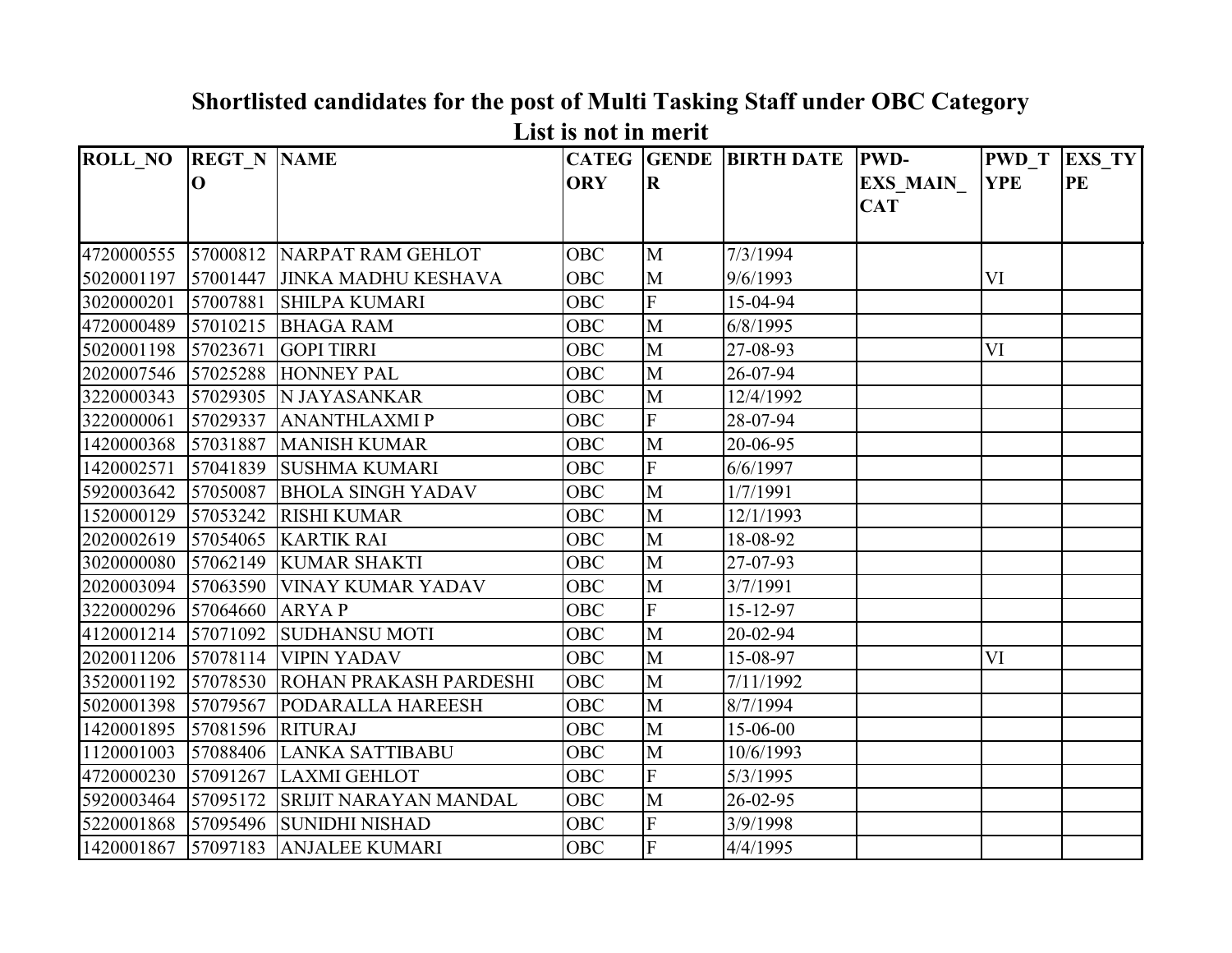| <b>ROLL NO</b> | <b>REGT N NAME</b> |                                          |            |                         | <b>CATEG GENDE BIRTH DATE</b> | <b>PWD-</b>     | <b>PWD</b> T | EXS_TY |
|----------------|--------------------|------------------------------------------|------------|-------------------------|-------------------------------|-----------------|--------------|--------|
|                | $\mathbf 0$        |                                          | <b>ORY</b> | $\bf R$                 |                               | <b>EXS MAIN</b> | <b>YPE</b>   | PE     |
|                |                    |                                          |            |                         |                               | <b>CAT</b>      |              |        |
|                |                    |                                          |            |                         |                               |                 |              |        |
| 5020001124     |                    | 57109338 THANNERU KIRAN KUMAR            | <b>OBC</b> | M                       | 27-05-93                      |                 |              |        |
| 4620009003     |                    | 57114847 KULDEEP RANKAWAT                | <b>OBC</b> | M                       | 27-07-92                      |                 |              |        |
| 5220004180     |                    | 57114990 LOKENDRA YADAV                  | <b>OBC</b> | M                       | 16-01-92                      |                 |              |        |
| 5220003057     | 57116717           | <b>SHASHANK JAISWAL</b>                  | <b>OBC</b> | M                       | 26-04-92                      |                 |              |        |
| 2020000998     |                    | 57118344 PRIYANKA RANI                   | <b>OBC</b> | ${\bf F}$               | 8/12/1993                     |                 |              |        |
| 2020004857     |                    | 57123924 NAND KUMAR SINGH                | <b>OBC</b> | M                       | 30-06-92                      |                 |              |        |
| 1120000692     | 57128569           | VANJARAPU DHANA LAKSHMI                  | <b>OBC</b> | $\mathbf F$             | $17-02-93$                    |                 |              |        |
|                |                    |                                          |            |                         |                               |                 |              |        |
|                |                    | 4920000318 57130995 VIJAYAMANIKANDAN A R | <b>OBC</b> | M                       | 25-04-94                      |                 |              |        |
| 3520001706     |                    | 57134774 SIDDHAVINAYAK                   | <b>OBC</b> | M                       | 16-03-94                      |                 | VI           |        |
|                |                    | RAMCHANDRA THOSA                         |            |                         |                               |                 |              |        |
| 3620000750     |                    | 57143234 PAPITA VISHNU SATHAWANE         | <b>OBC</b> | $\overline{F}$          | 13-06-94                      |                 |              |        |
|                |                    |                                          |            |                         |                               |                 |              |        |
|                |                    | 4720000356 57143770 SURENDRA CHOPDAR     | <b>OBC</b> | M                       | 9/4/1996                      |                 |              |        |
| 4120000901     |                    | 57143969 SOUMYASHREE NAYAK               | <b>OBC</b> | ${\bf F}$               | 2/7/1992                      |                 |              |        |
| 3320000345     | 57143979           | <b>ARCHANA RAJPUT</b>                    | <b>OBC</b> | $\overline{F}$          | 14-08-94                      |                 |              |        |
| 4620003109     |                    | 57145187 SONIA ACHARYA                   | <b>OBC</b> | $\overline{\mathrm{F}}$ | 23-05-96                      |                 |              |        |
| 1420001061     |                    | 57152914 SHUBHAM KUMAR                   | <b>OBC</b> | M                       | 15-03-98                      |                 |              |        |
| 1420004412     |                    | 57154759 ABHISHEK KUMAR                  | <b>OBC</b> | M                       | 15-02-92                      |                 |              |        |
| 4620009469     |                    | 57156489 VIKRAM SINGH DHINWAL            | <b>OBC</b> | $\overline{M}$          | 1/6/1993                      |                 |              |        |
| 1520001387     |                    | 57157279 SONU KUMAR                      | <b>OBC</b> | M                       | 13-12-96                      |                 |              |        |
| 1120000831     |                    | 57157705 UGGINA NAGESWARA RAO            | <b>OBC</b> | M                       | 12/6/1991                     |                 |              |        |
| 4620008232     | 57158628           | HIMANSHU SOLANKI                         | <b>OBC</b> | M                       | 17-05-94                      |                 |              |        |
| 4620005537     | 57163381           | <b>ANSHUL SINGH GANGWAR</b>              | <b>OBC</b> | M                       | 10/6/1992                     |                 |              |        |
| 4420000064     | 57164587           | <b>SANDEEP KUMAR</b>                     | <b>OBC</b> | M                       | 5/11/1992                     |                 |              |        |
| 3220000295     | 57165758           | <b>SREEJITH K R</b>                      | <b>OBC</b> | M                       | 28-04-94                      |                 |              |        |
| 5720001406     |                    | 57171198 VINAY RAO                       | <b>OBC</b> | M                       | 29-10-95                      |                 |              |        |
|                |                    | 2620000305 57171630 SURENDER SINGH       | <b>OBC</b> | M                       | 18-03-96                      |                 |              |        |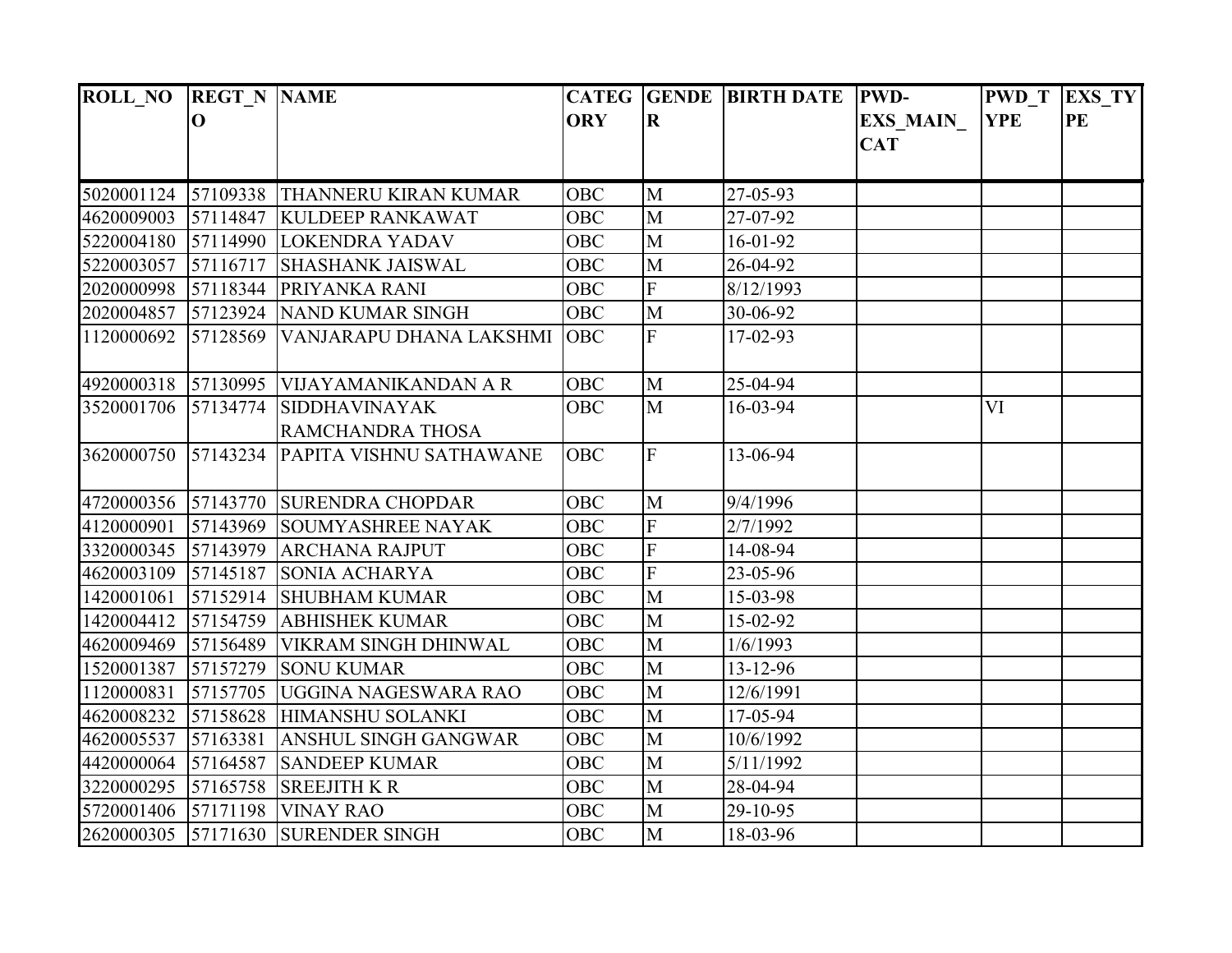| <b>ROLL_NO</b>      | <b>REGT N NAME</b> |                                                |            |                         | CATEG GENDE BIRTH DATE PWD- |                  | <b>PWD T</b> | <b>EXS TY</b> |
|---------------------|--------------------|------------------------------------------------|------------|-------------------------|-----------------------------|------------------|--------------|---------------|
|                     | $\mathbf 0$        |                                                | <b>ORY</b> | $\overline{\mathbf{R}}$ |                             | <b>EXS_MAIN_</b> | <b>YPE</b>   | PE            |
|                     |                    |                                                |            |                         |                             | <b>CAT</b>       |              |               |
|                     |                    |                                                |            |                         |                             |                  |              |               |
| 2620000242          | 57171631           | <b>HITESH KUMAR</b>                            | <b>OBC</b> | M                       | 12/10/1993                  |                  |              |               |
| 4920000263          | 57171650           | <b>SURYAPRABHAD</b>                            | <b>OBC</b> | ${\bf F}$               | 9/5/1992                    |                  |              |               |
| 2020001197          | 57177084 SEEMA     |                                                | <b>OBC</b> | $\overline{\mathrm{F}}$ | 7/6/1993                    |                  |              |               |
| 2020010508          | 57177367           | <b>KUMAR MADHUKAR</b>                          | <b>OBC</b> | M                       | 31-08-91                    |                  |              |               |
| 1320000113          | 57178159           | <b>ARIJIT DUTTA</b>                            | <b>OBC</b> | M                       | 19-11-94                    |                  |              |               |
| 2020015925          | 57179990           | <b>AJIT KUMAR</b>                              | <b>OBC</b> | M                       | 30-12-92                    |                  |              |               |
|                     |                    | 5720000616 57180443 SHUBHAM KUMAR              | OBC        | M                       | 3/7/1996                    |                  |              |               |
| 3620001421          | 57181055           | <b>ATISH BALASAHEB BANDGAR</b>                 | OBC        | M                       | 4/4/1993                    |                  | VI           |               |
| 1120001408          | 57181561           | <b>DUNAKA VENKATA LAKSHMI</b><br><b>DILEEP</b> | <b>OBC</b> | M                       | 6/9/1991                    |                  |              |               |
| 2020003778          | 57182082           | <b>RAJEEV MAURYA</b>                           | <b>OBC</b> | M                       | 24-07-96                    |                  |              |               |
| 2020005131          | 57184829           | <b>MANTU</b>                                   | <b>OBC</b> | M                       | 22-09-94                    |                  |              |               |
| 4720000473          |                    | 57188055 RAJESHWARI PANWAR                     | <b>OBC</b> | $\overline{F}$          | 3/10/1997                   |                  |              |               |
| 2020015763          |                    | 57190115 ROCKY CHANDAN KUMAR                   | OBC        | M                       | 5/2/1993                    |                  |              |               |
| 2020005259          | 57190518           | <b>SHASHI KUMAR</b>                            | <b>OBC</b> | M                       | 8/1/1995                    |                  |              |               |
| 1720000052          | 57198111           | <b>ASHISH DEWANGAN</b>                         | <b>OBC</b> | M                       | 17-09-95                    |                  |              |               |
| 2020015592          | 57201144           | <b>DEEPAK</b>                                  | <b>OBC</b> | M                       | 1/6/1991                    |                  |              |               |
| 2020015872          | 57201361           | <b>SURAJ BHAGAT</b>                            | <b>OBC</b> | M                       | 1/1/1992                    |                  |              |               |
| 2020010995          | 57203581           | <b>SUNIL KUMAR</b>                             | OBC        | M                       | 24-10-93                    |                  |              |               |
| 5920000935          | 57209119           | <b>SUSMITA PAUL</b>                            | <b>OBC</b> | $\overline{F}$          | 17-09-94                    |                  |              |               |
| 2020005354          | 57210008           | <b>SUMIT VERMA</b>                             | <b>OBC</b> | M                       | 10/6/1995                   |                  |              |               |
| 2020015686 57212073 |                    | <b>PARDEEP YADAV</b>                           | OBC        | M                       | 2/7/1993                    |                  |              |               |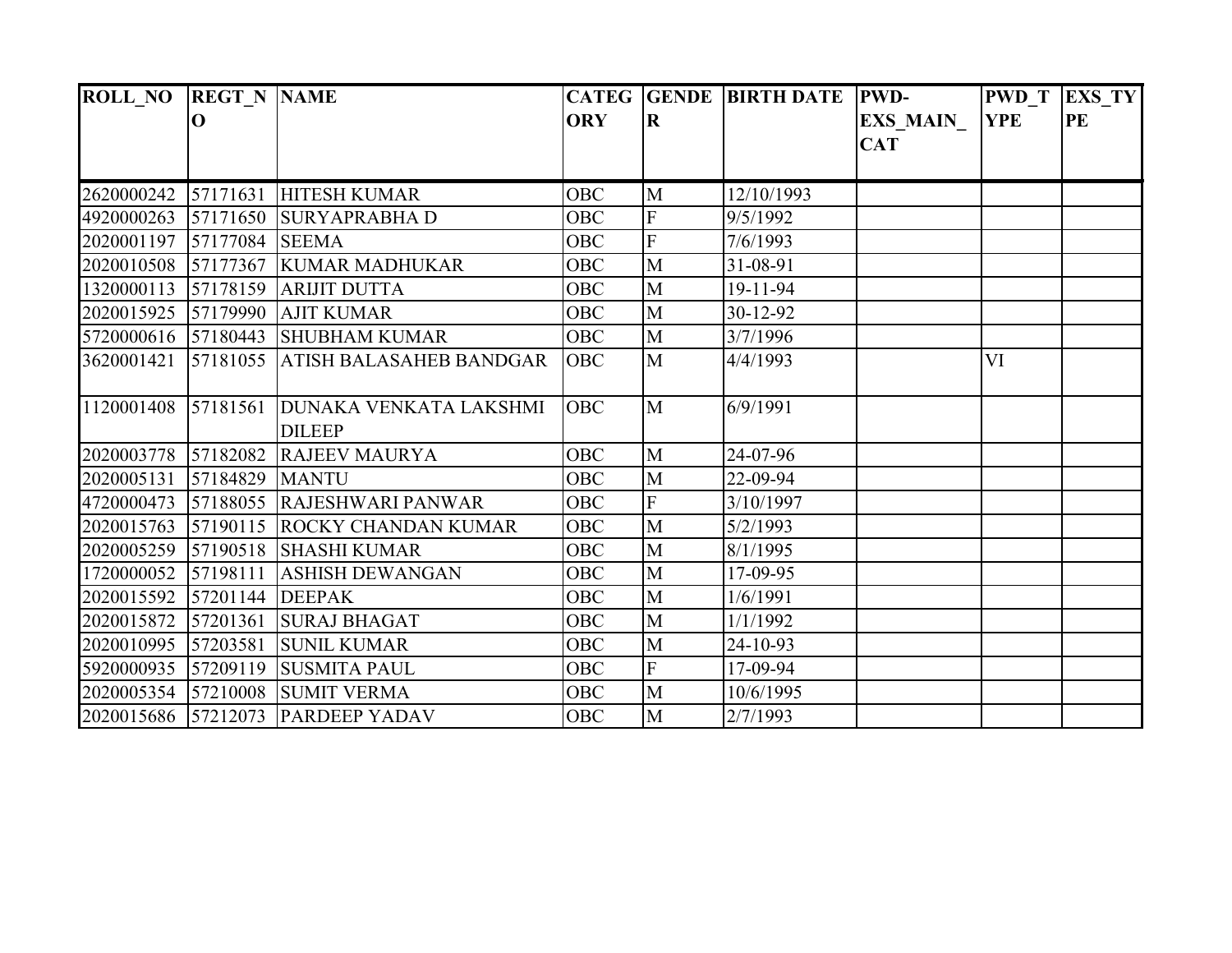| <b>ROLL NO</b> | <b>REGT NO</b> | <b>NAME</b>              | <b>CATEG</b> | <b>GENDE</b>   | <b>BIRTH</b>   | PWD-            | <b>PWD</b> T | <b>EXS_TY</b> |
|----------------|----------------|--------------------------|--------------|----------------|----------------|-----------------|--------------|---------------|
|                |                |                          | <b>ORY</b>   | $\mathbf R$    | <b>DATE</b>    | <b>EXS MAIN</b> | <b>YPE</b>   | <b>PE</b>     |
|                |                |                          |              |                |                | <b>CAT</b>      |              |               |
| 3220000234     | 57000550       | <b>ARYALEKSHMI A S</b>   | <b>UR</b>    | $\overline{F}$ | 3/2/1995       |                 |              |               |
| 1120001037     | 57003446       | <b>BACHU BAJI REDDY</b>  | <b>UR</b>    | M              | 28-06-99       |                 | VI           |               |
| 5620000971     | 57007725       | <b>GARIMA TRIPATHI</b>   | <b>UR</b>    | F              | 10/2/1995      |                 |              |               |
| 2020001616     | 57010696       | <b>AVINASH SHARMA</b>    | <b>UR</b>    | $\mathbf{M}$   | 12/3/1995      |                 |              |               |
| 2020007705     | 57014018       | <b>DAVID SHARMA</b>      | <b>UR</b>    | M              | 15-03-96       |                 |              |               |
| 3220000371     | 57015888       | <b>JESLIN V J</b>        | <b>UR</b>    | F              | 28-11-96       |                 |              |               |
| 3220000427     | 57016382       | <b>JASMINE V J</b>       | <b>UR</b>    | F              | 24-05-94       |                 |              |               |
| 2020012932     | 57020583       | PRADEEP SINGH            | <b>UR</b>    | $\mathbf{M}$   | 23-12-98       |                 |              |               |
| 4520000493     | 57032830       | <b>TANVI</b>             | <b>UR</b>    | $\overline{F}$ | 18-09-96       |                 |              |               |
| 2020011244     | 57040495       | <b>DIVYANSHU PANDEY</b>  | <b>UR</b>    | M              | 7/1/1996       |                 | VI           |               |
| 2020013596     | 57048366       | <b>SUMIT</b>             | <b>UR</b>    | M              | 3/12/1995      |                 |              |               |
| 5320001088     | 57056488       | <b>KUSH KUMAR</b>        | <b>UR</b>    | M              | 1/3/1995       |                 |              |               |
| 5220003790     | 57056755       | <b>RITESH SINGH</b>      | <b>UR</b>    | $\mathbf{M}$   | 10/2/1996      |                 | <b>OC</b>    |               |
| 5920001332     | 57058902       | <b>SK MIZANUR ISLAM</b>  | <b>UR</b>    | $\mathbf M$    | 18-12-94       |                 |              |               |
| 2620000310     | 57059795       | <b>RAVINDER</b>          | <b>UR</b>    | M              | 5/7/1995       |                 |              |               |
| 2020003247     | 57068266       | PRASHANT TEHLAN          | <b>UR</b>    | M              | 8/3/1995       |                 |              |               |
| 2620000244     | 57071966       | <b>ANKIT</b>             | <b>UR</b>    | M              | 13-05-00       |                 |              |               |
| 1420000943     | 57075733       | <b>MANISH KUMAR GIRI</b> | <b>UR</b>    | M              | 2/10/1994      |                 |              |               |
| 2320000834     | 57080434       | <b>KAJAL</b>             | <b>UR</b>    | F              | $15 - 10 - 00$ |                 |              |               |
| 5020000589     | 57084497       | SIREESHA MUDIGONDA       | <b>UR</b>    | F              | 23-05-97       |                 |              |               |
| 2320001186     | 57084728       | NISHANT DUHAN            | <b>UR</b>    | $\mathbf{M}$   | 7/10/1997      |                 |              |               |
| 2320000492     | 57093091       | <b>CHANCHAL</b>          | <b>UR</b>    | M              | 17-05-94       |                 |              |               |
| 2620000085     | 57093294       | <b>AASHISH</b>           | <b>UR</b>    | $\mathbf{M}$   | 10/4/1999      |                 |              |               |
| 2620000108     | 57096914       | <b>HUNNY</b>             | <b>UR</b>    | $\mathbf{M}$   | 7/9/1999       |                 |              |               |
| 2020010153     | 57098439       | <b>ABHISHEK AGGARWAL</b> | <b>UR</b>    | $\mathbf{M}$   | 5/1/1995       |                 |              |               |
| 2620000009     | 57098699       | <b>PRADEEP</b>           | <b>UR</b>    | $\mathbf M$    | 22-11-98       |                 |              |               |
| 2320001946     | 57098775       | <b>RAHUL RANA</b>        | <b>UR</b>    | M              | 20-10-98       |                 |              |               |

## **Shortlisted candidates for the post of Multi Tasking Staff under UR Category List is not in merit**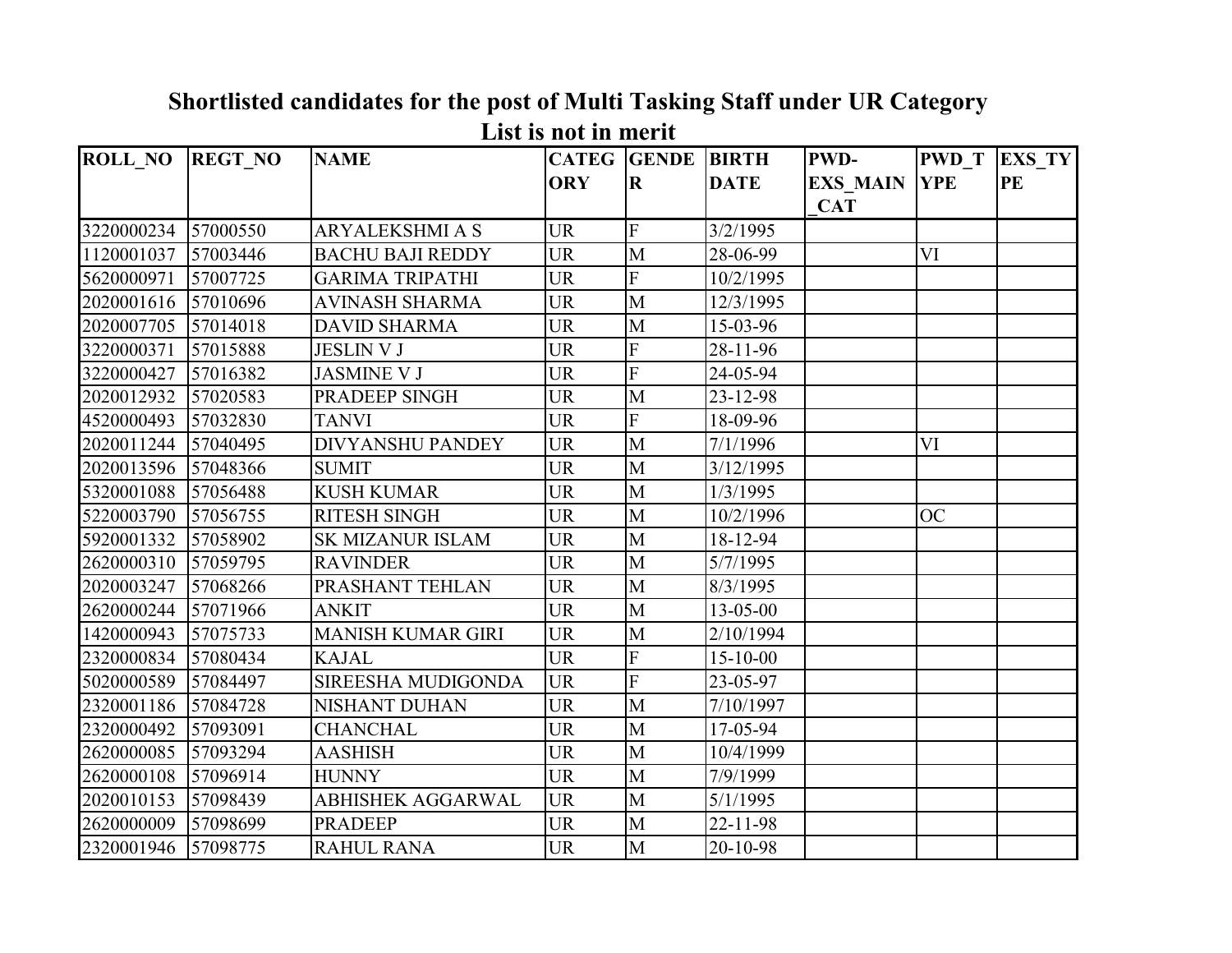| <b>ROLL_NO</b>      | <b>REGT_NO</b> | <b>NAME</b>              | <b>CATEG</b> | <b>GENDE</b>            | <b>BIRTH</b>   | <b>PWD-</b>     | <b>PWD T</b> | <b>EXS TY</b> |
|---------------------|----------------|--------------------------|--------------|-------------------------|----------------|-----------------|--------------|---------------|
|                     |                |                          | <b>ORY</b>   | $\overline{\mathbf{R}}$ | <b>DATE</b>    | <b>EXS_MAIN</b> | <b>YPE</b>   | <b>PE</b>     |
|                     |                |                          |              |                         |                | <b>CAT</b>      |              |               |
| 2020000832          | 57100165       | <b>SHIVANI PANDEY</b>    | <b>UR</b>    | $\overline{F}$          | 23-02-95       |                 |              |               |
| 5620000978          | 57102435       | <b>MAYANK TRIPATHI</b>   | <b>UR</b>    | $\overline{M}$          | 1/3/1997       |                 |              |               |
| 2320001664          | 57108394       | <b>ANKIT</b>             | <b>UR</b>    | $\mathbf{M}$            | 28-09-99       |                 | VI           |               |
| 1420001466          | 57113211       | <b>SIMMI SINHA</b>       | <b>UR</b>    | $\overline{F}$          | 3/4/1996       |                 |              |               |
| 3020001310          | 57115602       | <b>JYOTI</b>             | <b>UR</b>    | F                       | 15-12-94       |                 |              |               |
| 2320000499          | 57121209       | <b>ROHIT</b>             | <b>UR</b>    | M                       | 7/7/1999       |                 |              |               |
| 4620003525          | 57121692       | SANIDHIYA MITTAL         | <b>UR</b>    | $\mathbf{M}$            | 15-12-94       |                 |              |               |
| 4620000560          | 57124066       | <b>KIRAN KUMARI</b>      | <b>UR</b>    | F                       | 9/4/1997       |                 |              |               |
| 2820000113          | 57125278       | POPINDER SINGH           | <b>UR</b>    | M                       | 3/3/1995       |                 |              |               |
| 5920000594          | 57126272       | <b>SWAGATA PAL</b>       | <b>UR</b>    | $\overline{F}$          | 13-02-95       |                 |              |               |
| 4620003504          | 57126821       | <b>SHUBHAM SHARMA</b>    | <b>UR</b>    | $\overline{M}$          | 5/1/1995       |                 |              |               |
| 1420001810          | 57127185       | PANKAJ KUMAR             | <b>UR</b>    | M                       | $20 - 12 - 95$ |                 |              |               |
|                     |                | <b>TRIPATHI</b>          |              |                         |                |                 |              |               |
| 5920001486 57132125 |                | PRADIP KUMAR SINGH       | <b>UR</b>    | M                       | 7/12/1999      |                 |              |               |
| 2020011310          | 57142417       | <b>GAURAV SHARMA</b>     | <b>UR</b>    | $\mathbf{M}$            | 19-09-91       |                 | <b>OC</b>    |               |
| 3220000071          | 57143465       | <b>RAHUL K G</b>         | <b>UR</b>    | $\overline{M}$          | 24-01-95       |                 |              |               |
| 2620000070          | 57148365       | <b>SUNIL</b>             | <b>UR</b>    | $\mathbf{M}$            | 8/10/1996      |                 |              |               |
| 5920002805          | 57151159       | <b>INJAMAMUL HAQUE</b>   | <b>UR</b>    | M                       | 8/7/1995       |                 |              |               |
| 2320002311          | 57154217       | <b>VINAY</b>             | <b>UR</b>    | $\mathbf{M}$            | 8/9/1998       |                 |              |               |
| 2020009591          | 57158447       | <b>AKASH KUMAR SINGH</b> | <b>UR</b>    | M                       | 10/10/1996     |                 |              |               |
| 2320002353          | 57158581       | <b>ROHIT KUMAR</b>       | <b>UR</b>    | $\mathbf{M}$            | $25 - 11 - 94$ |                 |              |               |
| 5720000239          | 57167399       | <b>MONIKA BHANDARI</b>   | <b>UR</b>    | $\overline{F}$          | 12/6/1996      |                 |              |               |
| 2020003502          | 57171073       | <b>PARVIND KUMAR</b>     | <b>UR</b>    | $\overline{M}$          | 29-03-97       |                 |              |               |
| 5220001540          | 57172070       | <b>SHIVAM SINGH</b>      | <b>UR</b>    | $\mathbf{M}$            | 15-08-96       |                 |              |               |
| 4520000724          | 57173638       | <b>HARNEESH MOUDGILL</b> | <b>UR</b>    | M                       | 22-07-94       |                 |              |               |
| 5720000939          | 57174027       | <b>RAJENDRA BISHT</b>    | <b>UR</b>    | $\overline{M}$          | $23 - 11 - 95$ |                 |              |               |
| 2320002318          | 57175029       | <b>DEEPAK</b>            | <b>UR</b>    | $\mathbf M$             | 15-02-99       |                 |              |               |
| 5920000506          | 57175724       | <b>DEBARATI DEB</b>      | <b>UR</b>    | F                       | 24-01-95       |                 |              |               |
| 5920000416 57181494 |                | <b>SHANTANU RAHA</b>     | <b>UR</b>    | $\overline{M}$          | 17-04-94       |                 |              |               |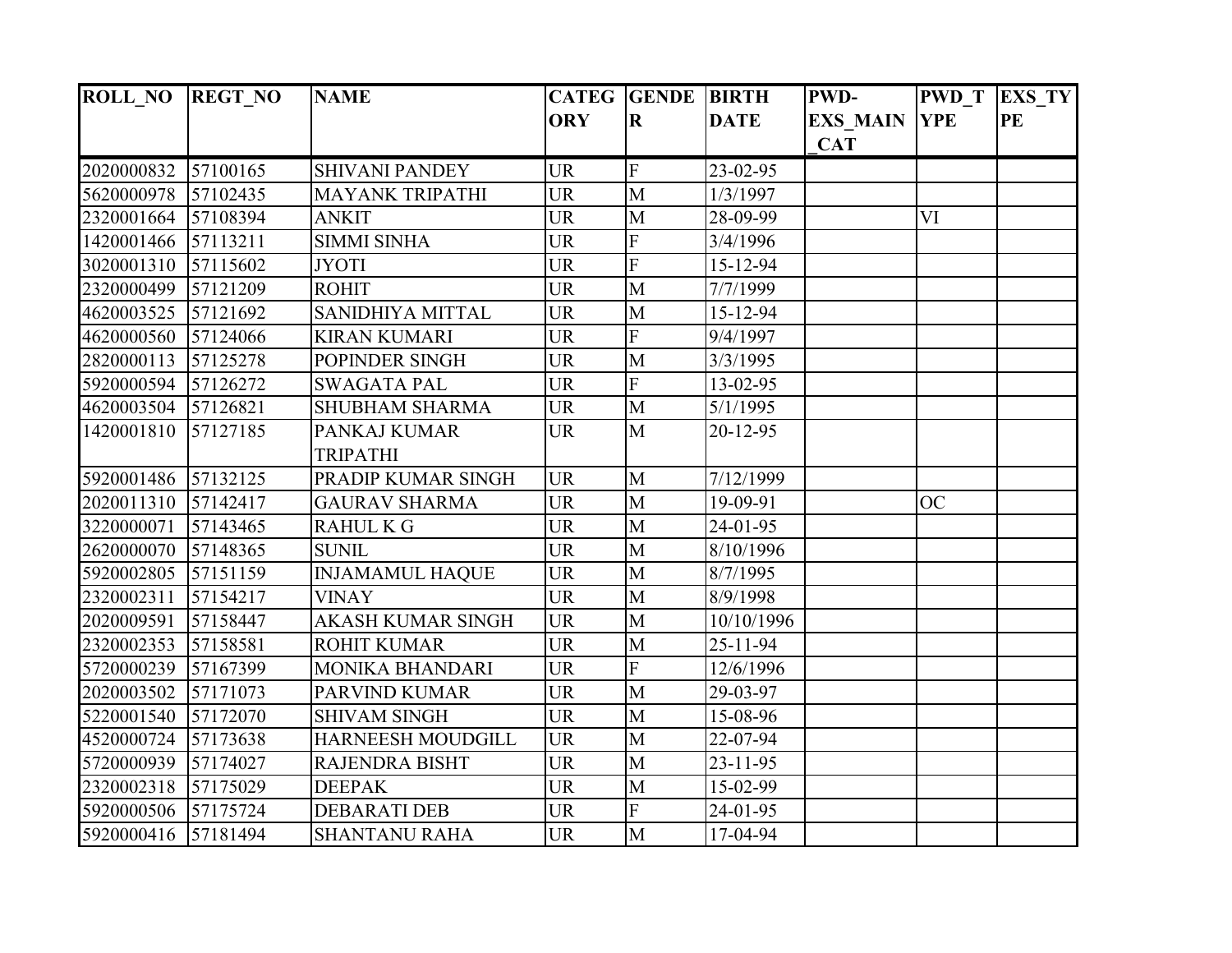| <b>ROLL NO</b> | <b>REGT NO</b> | <b>NAME</b>              | <b>CATEG</b> | <b>GENDE</b> | <b>BIRTH</b>   | <b>PWD-</b>     | <b>PWD</b> T | <b>EXS TY</b> |
|----------------|----------------|--------------------------|--------------|--------------|----------------|-----------------|--------------|---------------|
|                |                |                          | <b>ORY</b>   | R            | <b>DATE</b>    | <b>EXS MAIN</b> | <b>YPE</b>   | PE            |
|                |                |                          |              |              |                | <b>CAT</b>      |              |               |
| 5620000954     | 57181802       | <b>ADARSH SHUKLA</b>     | UR           | M            | 20-07-94       |                 |              |               |
| 2020004473     | 57182760       | <b>NITIN KUMAR</b>       | UR           | M            | 4/4/1994       |                 |              |               |
| 4520000134     | 57186988       | <b>GOURAV</b>            | UR           | M            | 11/10/1999     |                 |              |               |
| 2020005493     | 57188996       | <b>SHYAM SINGH BHATI</b> | <b>UR</b>    | M            | $21 - 07 - 00$ |                 |              |               |
| 2320002305     | 57189164       | <b>MOHIT</b>             | UR           | M            | $26 - 11 - 95$ |                 |              |               |
| 5920000426     | 57190781       | <b>ALEKHYA BANERJEE</b>  | <b>UR</b>    | M            | 22-05-94       |                 |              |               |
| 2320000505     | 57193532       | RAHUL GAHALYAN           | <b>UR</b>    | M            | 15-04-99       |                 |              |               |
| 1420000652     | 57206303       | <b>NAROTTAM KUMAR</b>    | <b>UR</b>    | M            | 7/12/1996      |                 |              |               |
|                |                | <b>SINGH</b>             |              |              |                |                 |              |               |
| 3620001415     | 57210441       | <b>DNYANESHWAR</b>       | <b>UR</b>    | M            | 8/10/1996      |                 | VI           |               |
|                |                | <b>LAXMAN GADAKH</b>     |              |              |                |                 |              |               |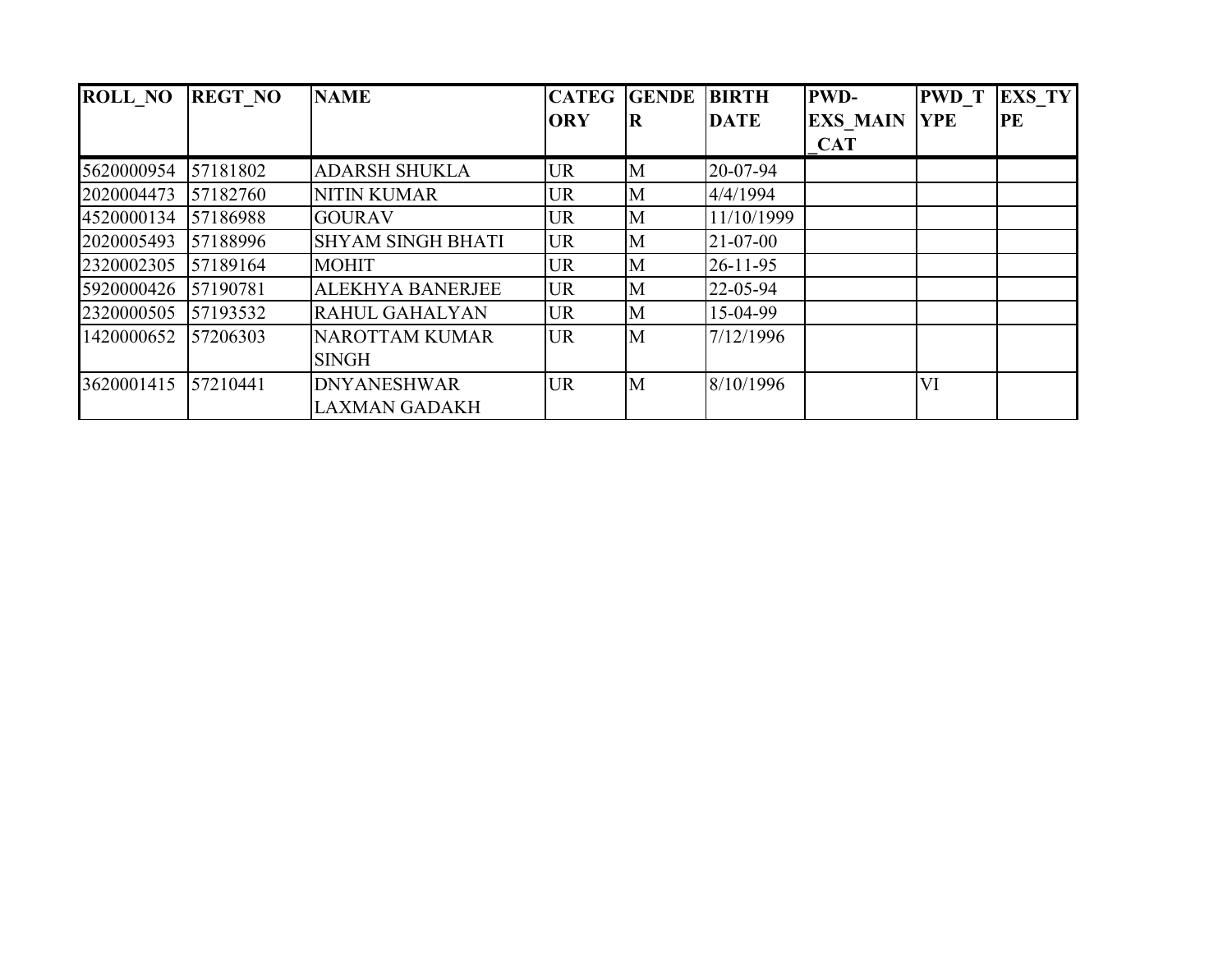| <b>ROLL NO</b> | <b>REGT NO</b> | <b>NAME</b>                | <b>CATEG</b> | <b>GENDE</b>            | <b>BIRTH DATE</b> | <b>PWD-</b>           | <b>PWD T</b> | EXS_TY |
|----------------|----------------|----------------------------|--------------|-------------------------|-------------------|-----------------------|--------------|--------|
|                |                |                            | <b>ORY</b>   | $\overline{\mathbf{R}}$ |                   | <b>EXS MAIN C YPE</b> |              | PE     |
|                |                |                            |              |                         |                   | <b>AT</b>             |              |        |
|                |                |                            |              |                         |                   |                       |              |        |
| 1120000325     | 57078514       | <b>GEDDAM NAGESH BABU</b>  | <b>EWS</b>   | M                       | 25-06-95          |                       |              |        |
|                |                |                            |              |                         |                   |                       |              |        |
| 5620000012     | 57097857       | NITIN PRATAP SINGH         | <b>EWS</b>   | M                       | 15-07-95          |                       |              |        |
|                |                |                            |              |                         |                   |                       |              |        |
| 1520000159     | 57106109       | <b>DIGAMBAR SINGH</b>      | <b>EWS</b>   | M                       | $15-02-95$        |                       |              |        |
|                |                |                            |              |                         |                   |                       |              |        |
|                |                |                            |              |                         |                   |                       |              |        |
| 5020001518     | 57118735       | <b>BOLLU BHANU CHANDER</b> | <b>EWS</b>   | M                       | 2/2/1995          |                       |              |        |
|                |                |                            |              |                         |                   |                       |              |        |
| 5620001004     | 57119374       | <b>CHITRANSHU DWIVEDI</b>  | <b>EWS</b>   | M                       | 2/2/1996          |                       |              |        |
|                |                |                            |              |                         |                   |                       |              |        |
|                |                |                            |              |                         |                   |                       |              |        |
| 1120001257     | 57121917       | MEDAPATI PRASANNA          | <b>EWS</b>   | $\overline{F}$          | 6/8/1994          |                       |              |        |
|                |                | <b>LAKSHMI</b>             |              |                         |                   |                       |              |        |
| 2020003587     | 57131933       | <b>DEVESH KUMAR GARG</b>   | <b>EWS</b>   | M                       | 20-09-94          |                       |              |        |
|                |                |                            |              |                         |                   |                       |              |        |
| 5420003053     | 57143844       | <b>ANKIT RAI</b>           | <b>EWS</b>   | M                       | 30-03-97          |                       |              |        |
|                |                |                            |              |                         |                   |                       |              |        |
|                |                |                            |              |                         |                   |                       |              |        |
| 5320003691     | 57148661       | <b>RANDHIR SINGH</b>       | <b>EWS</b>   | M                       | 20-07-94          |                       |              |        |
|                |                |                            |              |                         |                   |                       |              |        |
| 1420004320     | 57149490       | <b>ANSHU RAJ</b>           | <b>EWS</b>   | $\overline{F}$          | 5/10/1997         |                       |              |        |
|                |                |                            |              |                         |                   |                       |              |        |
|                |                |                            |              |                         |                   |                       |              |        |
| 5020001208     | 57156154       | <b>CHANDUPATLA SRUJITH</b> | EWS          | M                       | 23-02-92          |                       | VI           |        |
|                |                | <b>REDDY</b>               |              |                         |                   |                       |              |        |

### **Shortlisted candidates for the post of Multi Tasking Staff under EWS Category List is not in merit**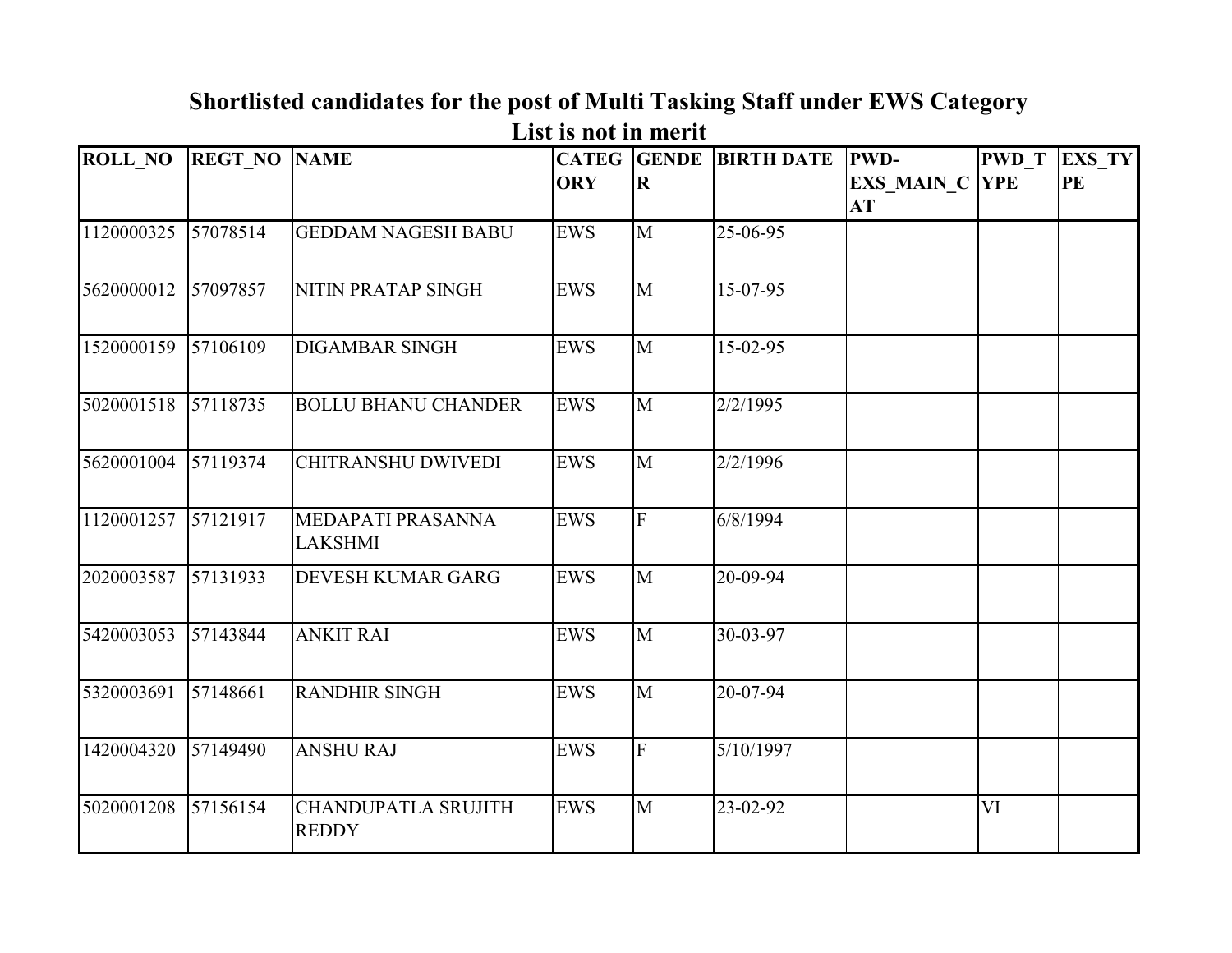| <b>ROLL NO</b> | <b>REGT NO NAME</b> |                           | <b>CATEG</b> | <b>GENDE</b> | <b>BIRTH DATE</b> | <b>PWD-</b>           | <b>PWD</b> T | <b>EXS TY</b> |
|----------------|---------------------|---------------------------|--------------|--------------|-------------------|-----------------------|--------------|---------------|
|                |                     |                           | <b>ORY</b>   | $\bf R$      |                   | <b>EXS MAIN C YPE</b> |              | PE            |
|                |                     |                           |              |              |                   | АT                    |              |               |
| 1520000428     | 57157928            | <b>SHUBHAM KAPOOR</b>     | <b>EWS</b>   | M            | 12/7/1998         |                       |              |               |
| 2020005793     | 57165634            | <b>SHIVANI SHARMA</b>     | <b>EWS</b>   | $\mathbf F$  | 2/2/1997          |                       |              |               |
| 2020011181     | 57173964            | <b>RAKESH</b>             | <b>EWS</b>   | M            | 9/9/1995          |                       | <b>OC</b>    |               |
| 2020011027     | 57187824            | <b>ATUL KUMAR RAUSHAN</b> | <b>EWS</b>   | M            | 15-08-95          |                       |              |               |
| 3220000456     | 57197685            | <b>ATHIRA SANTHOSH</b>    | <b>EWS</b>   | F            | 13-10-95          |                       |              |               |
| 2620000069     | 57202856            | <b>ANKIT</b>              | <b>EWS</b>   | M            | 18-12-97          |                       |              |               |
| 2020011335     | 57206766            | <b>OM PRAKASH</b>         | <b>EWS</b>   | M            | 7/8/1989          |                       | <b>OC</b>    |               |
| 1420002381     | 57212805            | <b>VIVEK KUMAR SINGH</b>  | <b>EWS</b>   | M            | 21-06-94          |                       |              |               |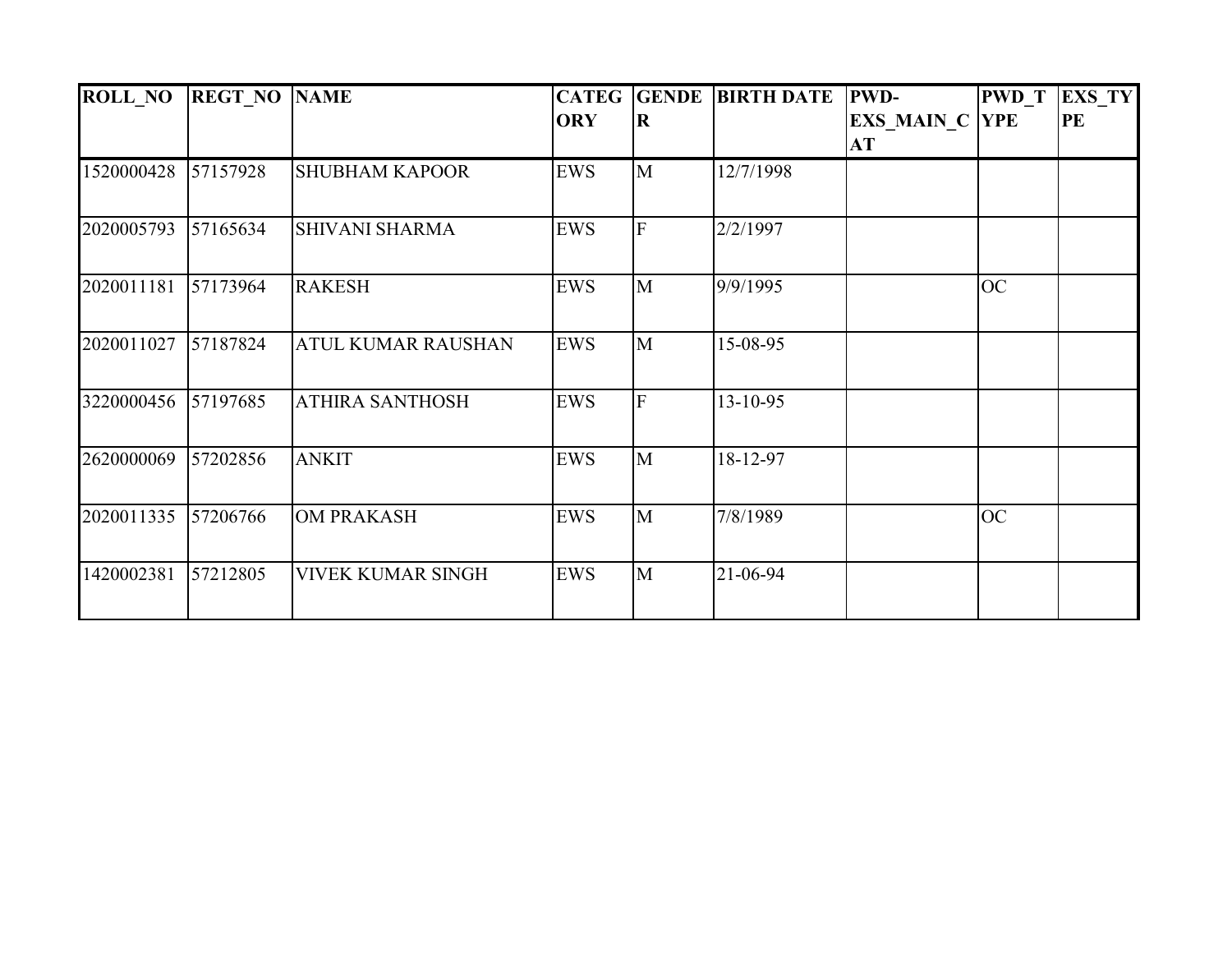|                | тим ну нус не пісі п |                              |                |                    |                |                 |              |               |  |  |  |  |
|----------------|----------------------|------------------------------|----------------|--------------------|----------------|-----------------|--------------|---------------|--|--|--|--|
| <b>ROLL NO</b> | <b>REGT N NAME</b>   |                              | <b>CATEG</b>   | <b>GENDE BIRTH</b> |                | <b>PWD-</b>     | <b>PWD</b> T | <b>EXS TY</b> |  |  |  |  |
|                |                      |                              | <b>ORY</b>     | R                  | <b>DATE</b>    | <b>EXS MAIN</b> | <b>YPE</b>   | PE            |  |  |  |  |
|                |                      |                              |                |                    |                | <b>CAT</b>      |              |               |  |  |  |  |
| 5020001192     | 57068433             | <b>CHERUKURI PRABHUDEVA</b>  | <b>OC</b>      | M                  | 2/11/1993      | <b>UR</b>       |              |               |  |  |  |  |
| 1420003678     | 57143393             | <b>CHAMAN KUMAR</b>          | H <sub>I</sub> | M                  | $15 - 10 - 96$ | <b>EWS</b>      |              |               |  |  |  |  |
| 1120001026     | 57154584             | <b>CHINTHADA TEJESWA RAO</b> | VI             | M                  | 9/4/1994       | <b>OBC</b>      |              |               |  |  |  |  |
| 2020011210     |                      | 57181318 IMRAN AHMAD         | VI             | M                  | 7/8/1991       | <b>OBC</b>      |              |               |  |  |  |  |
| 2320000753     | 57199682             | GAHLAWAT KIRTI BALRAJ        | HI             |                    | 23-06-93       | <b>UR</b>       |              |               |  |  |  |  |
| 4620007076     | 57200491             | <b>SURESH KUMAR GURJAR</b>   | <b>MD</b>      | M                  | 2/7/1990       | <b>OBC</b>      |              |               |  |  |  |  |
| 5320003077     | 57207493             | <b>VIVEK SINGH BAGHELA</b>   | <b>OC</b>      | M                  | 3/11/1994      | <b>UR</b>       |              |               |  |  |  |  |
| 5320002824     | 57209397             | <b>DHRUV KUMAR RAJPOOT</b>   | MD             | M                  | 5/7/1990       | <b>OBC</b>      |              |               |  |  |  |  |

#### **Shortlisted candidates for the post of Multi Tasking Staff under PWD Category List is not in merit**